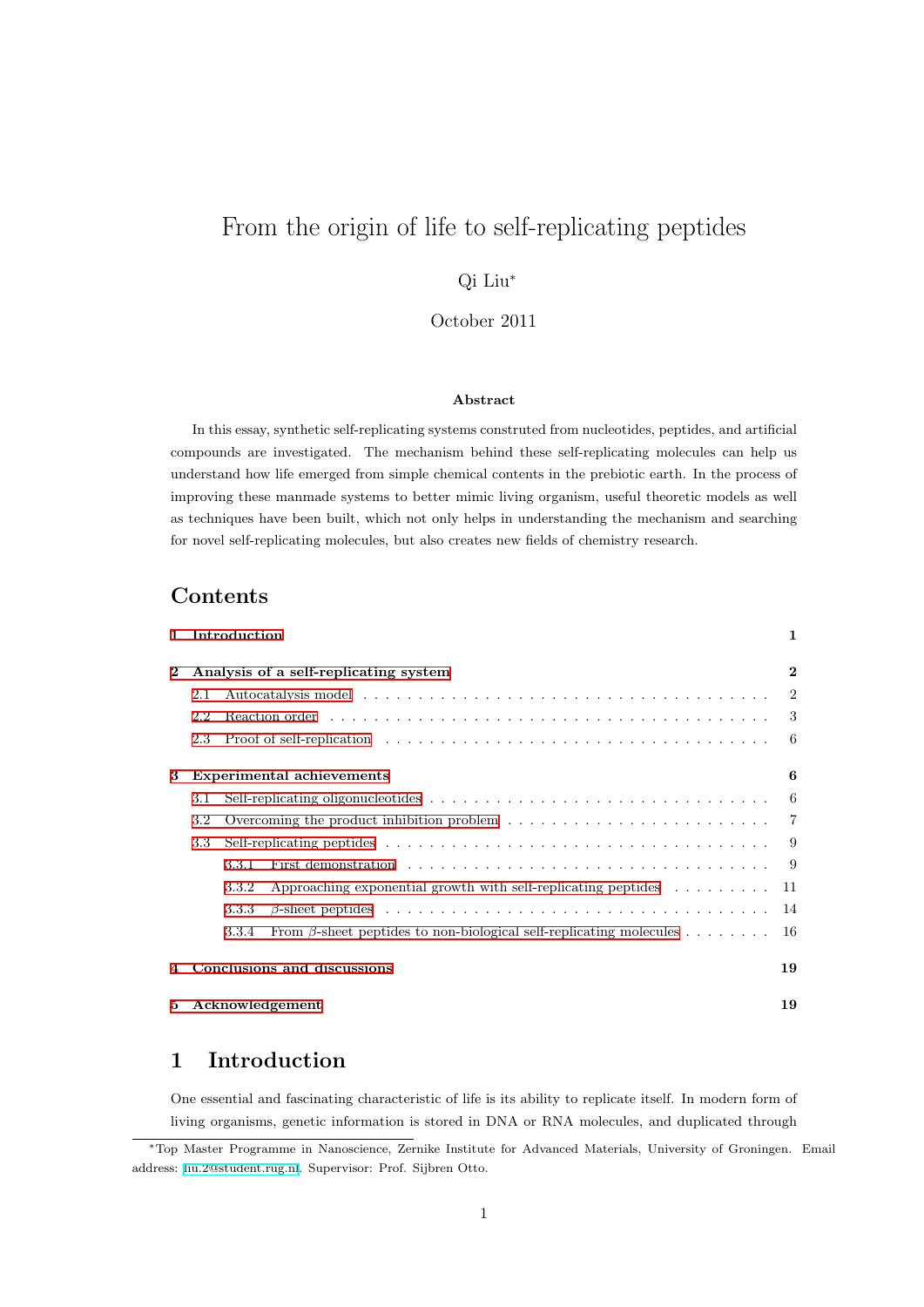efficiently organizing different kinds of highly developed enzymes. However, this kind of modern machinery is thought to be too sophisticated to be involved in the very beginning stage of life. Although it was demonstrated early that some of the amino acids can be formed in the atmosphere on primitive earth [1], nucleotide chemists are unable to show that relatively pure oligonucleotides can accumulate into substantial amounts on primitive earth [2]. It is thus believed that simpler forms of self-replicating molecules were likely to have taken part in the origin of life. Over the years, people have come up with [a h](#page-18-1)ypothesis that a RNA world might exist on prebiotic earth, where RNA served both as the storage of genetic information, and the enzyme to process the replication of genome. This was proved to be possible when scientists first discovered an [en](#page-18-2)zyme-like RNA in 1989 [3]. After this, more self-replicating systems have been discovered by mainly making use of oligonucleotides, peptides and some artificial compounds, and implementing the mechanism of template-directed reactions.

In a typical self-replicating system, the self-replicator molecule serves as a catalyst i[n t](#page-18-3)he synthesis reaction of itself from precursor molecules. Due to similar in components with DNA and RNA, oligonucleotides were first investigated as a candidate for synthetic self-replicators. Later, after several examples of oligonucleotide self-replicators were demonstrated, potential self-replicating peptides were inspected considering that they are building blocks of highly efficient and effective proteins as well as the capability to transfer information by specific pairing like the pairing of base pairs in DNAs and RNAs. After many successful demonstration of self-replicating peptides, non-biological molecules that make use of peptides were also introduced to the study. All these studies give us better understanding of how did the emergence of life happen in a chemical level; additionally, they also raise some questions that provide us new viewing angles of chemistry and biology.

In the following sections, we will discuss the models used to analyze self-replicating processes, and investigate some of the examples achieved using different materials, showing the special properties as well as limitations of these synthetic self-replicating systems.

# **2 Analysis of a self-replicating system**

### <span id="page-1-0"></span>**2.1 Autocatalysis model**

<span id="page-1-1"></span>People studying self-replicating systems often use a three step model to elucidate the replication process, as shown in Figure 1.



**Figure 1:** Schematic drawing of a self-replicating system.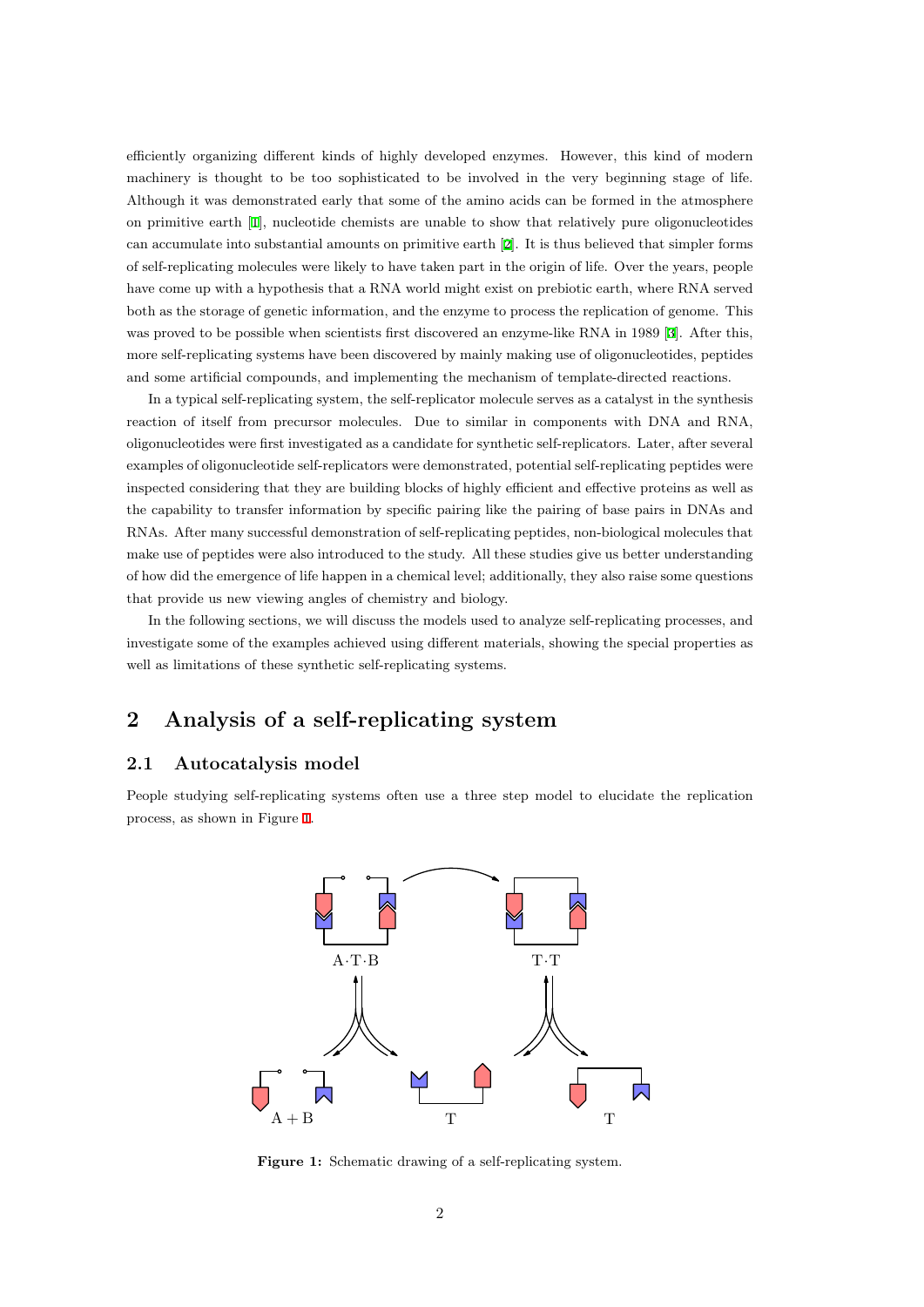In this model, a template molecule T, which is self-complementary, clones itself via an autocatalytic replication cycle, given its building blocks, molecules A and B. In the first step, the template T binds A and B reversibly by binding the corresponding recognition sites, for example by hydrogen bonding, forming a trimolecular complex A*·*B*·*T. In this complex, the reactive sites of A and B are brought into close proximity, which facilitates their binding reaction. In the second step, molecules A and B need to link to each other by forming a covalent bond between the reactive sites, resulting in the same molecule as the template T. Thus the trimolecular complex A*·*B*·*T is irreversibly transformed into a dimer T*·*T. In the last step, the dimer T*·*T dissociates into two template molecules reversibly, finishing one cycle of replication. Then the next cycle can continue with the newly produced template molecules. We can also describe the reaction process using formulas shown in Equation 1.

$$
A + B + T \rightleftharpoons A \cdot B \cdot T \tag{1a}
$$

$$
A \cdot B \cdot T \to T \cdot T \tag{1b}
$$

$$
T \cdot T \rightleftharpoons T + T \ . \tag{1c}
$$

This reaction is an autocatalytic reaction, where the presence of the template molecules facilitates the formation of the template itself. Through copying itself, the template molecule transmits its structural information to the new copies. We know that such behavior of information transcription is essential in gene replication of all living organism.

For efficient self-replication processes, the second step is crucial, where the dimer T*·*T is formed from the trimolecular complex A*·*B*·*T irreversibly. This means the trimolecular complex is more stable than the dimer. But in many cases, this is normally not true, because of entropic reasons. The excessively stability of the dimer product will lead to inefficient replication. This is the problem of product inhibition, the biggest obstacle of many self-replicating systems.

Also important in this model is that the direct binding of the two building blocks A and B should be inhibited compared to the template-directed binding. This makes the auto-catalytic cycle the main contribution of the production of template T.

Besides auto-catalytic mechanisms, Self-replication can also be achieved using cross-catalytic systems. In a cross-catalytic system, instead of one self-complementary template, we have a pair of templates which are complementary to each other. One template acts as a catalyst for the formation of the other, and vice versa. The reaction process can be described as formulas below.

$$
A + B + T_{CD} \rightleftharpoons A \cdot B \cdot T_{CD} , \qquad C + D + T_{AB} \rightleftharpoons C \cdot D \cdot T_{AB} ;
$$
  
\n
$$
A \cdot B \cdot T_{CD} \rightarrow T_{AB} \cdot T_{CD} , \qquad C \cdot D \cdot T_{AB} \rightarrow T_{AB} \cdot T_{CD} ;
$$
  
\n
$$
T_{AB} \cdot T_{CD} \rightleftharpoons T_{AB} + T_{CD} .
$$

Cross-catalytic self-replications can also be achieved by utilizing three or more template/product molecules that each of them can catalyze the formation of another, forming a multi-step replicating cycle. These are of course more complex systems which are more difficult to control and predict, but they are largely involved in making for example synthetic molecular networks.

#### **2.2 Reaction order**

<span id="page-2-0"></span>As shown in the model, after each cycle the number of templates is doubled. Thus we would expect an exponential growth of the product concentration, at the beginning of the auto-replication reaction or in case of enough resources (A and B in the model). Then after all the resource reactants are consumed, the concentration of the product would reach a maximum. Thus in principle, we would have a sigmoidal (or "S" shaped) concentration-time profile for an auto-replication reaction.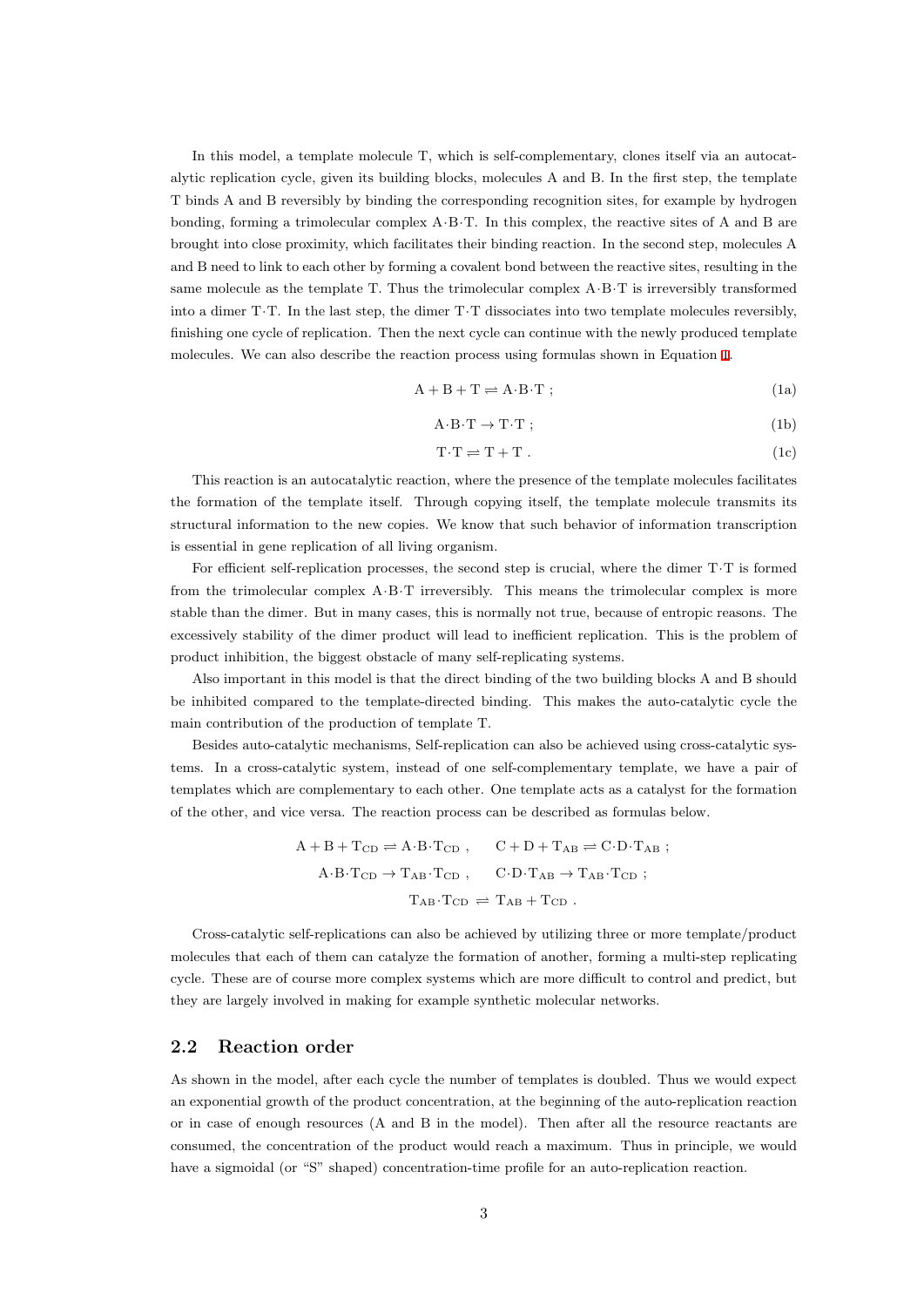In real self-replicating systems, exponential growth is often not observed, instead a parabolic growth usually arises. We will describe these two important kinds of amplification processes briefly as follows.

We consider a simple reproduction process as shown below

$$
A + S \rightarrow 2A + W,
$$

where A is a replicator, S and W are the source and waster, respectively.

Note that there are two types of order: the catalytic order *r* and the reaction order *p*. The catalytic order *r* describes the net chemical equation of the form:

$$
A + B + rT \rightarrow (1 + r)T.
$$

And the reaction order *p* describes the reaction rate of product formation

$$
\frac{\mathrm{d}[\mathrm{T}]}{\mathrm{d}t} \propto [\mathrm{T}]^p.
$$

In general we have  $p \leq r[4]$ .

In an exponentially growing system, the autocatalytic reaction order  $p = 1$ . The concentration of the replicator A, denoted by *c*, satisfies the differential equation

$$
\frac{\mathrm{d}c}{\mathrm{d}t} = kc.\tag{2}
$$

Notice that this could only be true when provided infinite amount of source, or at the initiating stage of the reaction. Then the growth of A is exponential in time characterized by a reaction rate constant *k*, assuming enough source is provided,

$$
c(t) = c(0) e^{kt}.
$$
\n
$$
(3)
$$

For two species A and B, with different reaction rate constant  $k_A$  and  $k_B$  respectively, the ratio between there concentrations at time *t*, is given by

$$
\frac{c_{\mathcal{A}}(t)}{c_{\mathcal{B}}(t)} = \frac{c_{\mathcal{A}}(0) e^{k_{\mathcal{A}}t}}{c_{\mathcal{B}}(0) e^{k_{\mathcal{B}}t}} = C e^{(k_{\mathcal{A}} - k_{\mathcal{B}})t},
$$

where  $C = \frac{c_A(0)}{c_B(0)}$  is a constant. Assuming  $k_A > k_B$ , we would have

$$
\frac{c_{\mathcal{A}}(t)}{c_{\mathcal{B}}(t)} \to \infty, \text{ as } t \to \infty.
$$

Thus the concentration of A will eventually be infinitely large with respect to the concentration of B, regardless of the ratio of the initial concentrations of the two. This means species A will be selected to survive over species B in the end, in the progression of evolution. This is the well-known case of survival of the fittest, or Darwinian selection. Here in this model system, the fittest species is the one with the largest reaction constant *k*.

If we take into account the finite amount of available source materials for the replication, we will get a sigmoidal shape of the concentration-time profile. This can be simply shown as follows. For the same reaction  $A + S \rightarrow 2A + W$ , the equation will be different from above after some time, when the amount of source S is not enough for all the replicator molecules A to run a replication cycle. Suppose this critical time is *t*1, and in the beginning, fixed amounts of replicator A and source S are given, denoted by  $c_A(0)$  and  $c_S(0)$  respectively, with  $c_A(0) \ll c_S(0)$ . Then the time dependence of the concentration  $c_A(t)$  should be rewritten as

$$
\frac{\mathrm{d}c_{\mathbf{A}}(t)}{\mathrm{d}t} = \begin{cases} k c_{\mathbf{A}}(t), & \text{if } t \leq t_1; \\ k c_{\mathbf{S}}(t), & \text{if } t > t_1. \end{cases}
$$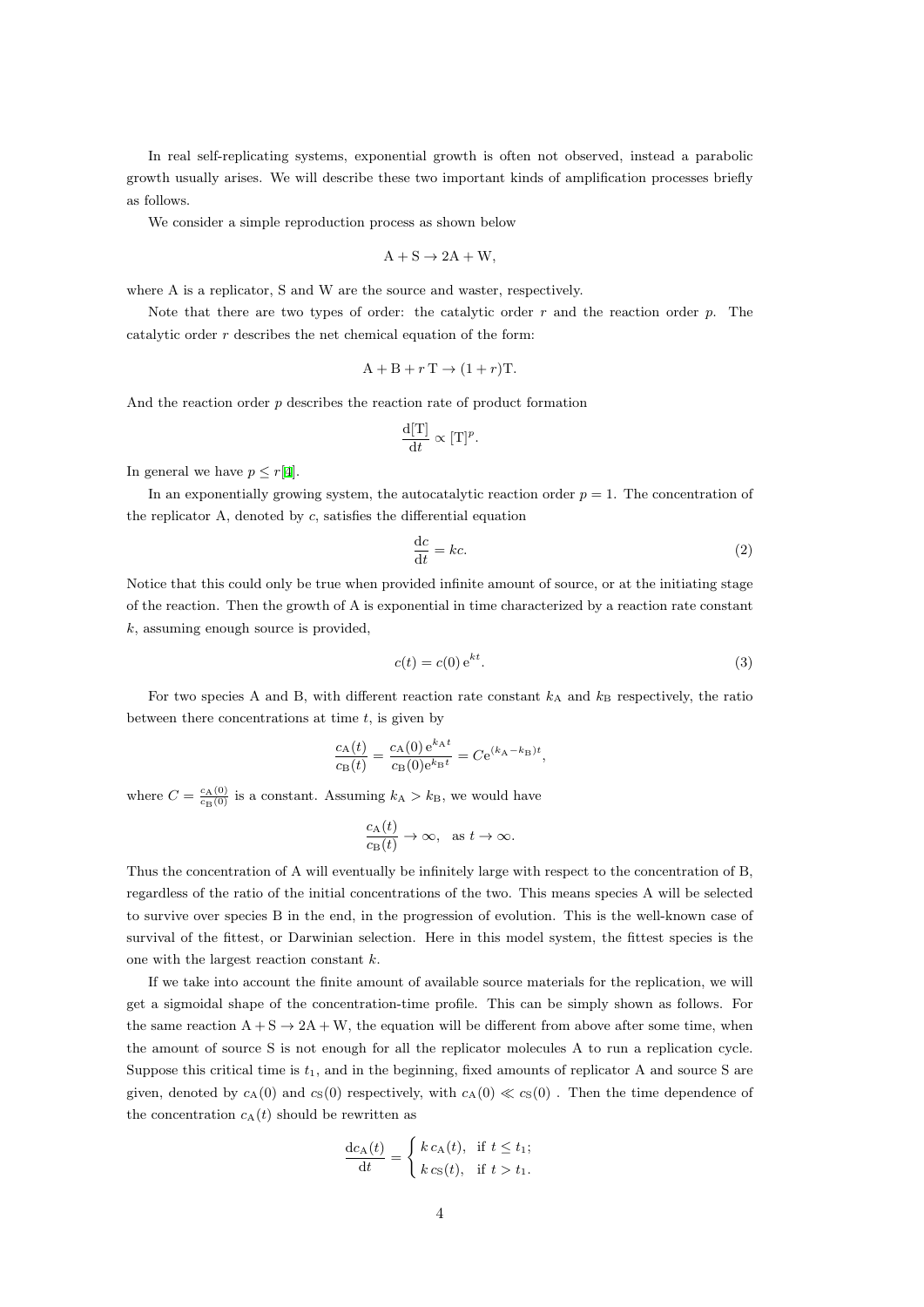The concentration of source molecules  $c_S(t)$  follows a similar equation. For simplicity, we suppose at moment  $t_1$ , we have  $c_A(t_1) = c_S(t_1)$ . Then the solution is found to be

$$
c_{A}(t) = \begin{cases} c_{A}(0) e^{kt}, & \text{if } t \leq t_{1}; \\ c_{S}(0) \left(1 - 1/2 e^{k(t - t_{1})}\right), & \text{if } t > t_{1}. \end{cases}
$$

The lineshape of the concentration as a function of time of such a simple model is shown in Figure 2. It is clear from the figure that the maximum reaction rate occurs in the middle of the a reaction



**Figure 2:** Sigmoidal lineshape of the concentration as a function of time in exponential growth system.

process  $(t_1$  in this model). Before this maximum, the system undergoes a relatively slow initiation because of low concentration of the template.

Whereas in parabolic growth, we'll show as follows that survival of everyone is the evolution result. For parabolic growth, reaction order  $p = 0.5$ , the concentration of a replicator A follows the "square" root law":

$$
\frac{\mathrm{d}c}{\mathrm{d}t} = kc^{1/2},\tag{4}
$$

which gives

$$
c(t) = \left(\frac{1}{2}kt + \sqrt{c(0)}\right)^2.
$$
\n(5)

It follows that as time goes on, the relative concentration of two parabolically replicating species becomes

$$
\frac{c_{\mathcal{A}}(t)}{c_{\mathcal{B}}(t)} = \frac{\left(\frac{1}{2}k_{\mathcal{A}}t + \sqrt{c_{\mathcal{A}}(0)}\right)^2}{\left(\frac{1}{2}k_{\mathcal{B}}t + \sqrt{c_{\mathcal{B}}(0)}\right)^2} \to \frac{k_{\mathcal{A}}^2}{k_{\mathcal{B}}^2}, \text{ as } t \to \infty.
$$

Thus there won't be infinite difference between species with different reaction constants. This means that every replicator will possibly both survive, leading to an indefinite coexistence, which is not Darwinian kind of selection.

We can also look at systems with a general reaction order  $p$  ( $0 < p \le 1$ ). The concentration variation becomes

$$
\frac{\mathrm{d}c}{\mathrm{d}t} = kc^p,
$$

and the solution is given by

$$
c(t) = ((1 - p)kt + c(0)^{1-p})^{\frac{1}{1-p}}.
$$

It also follows that

$$
c(t) \to ((1-p)k)^{\frac{1}{1-p}} t^{\frac{1}{1-p}}, \text{ as } t \to \infty.
$$

From the order of the dependence on time of the concentration function  $(c(t) \to t^{\frac{1}{1-p}})$ , we can see that in a *p−*order system, as the reaction order *p* becomes larger (closer to 1), the difference between the limit concentrations of species with different reaction constants *k* will become larger. But as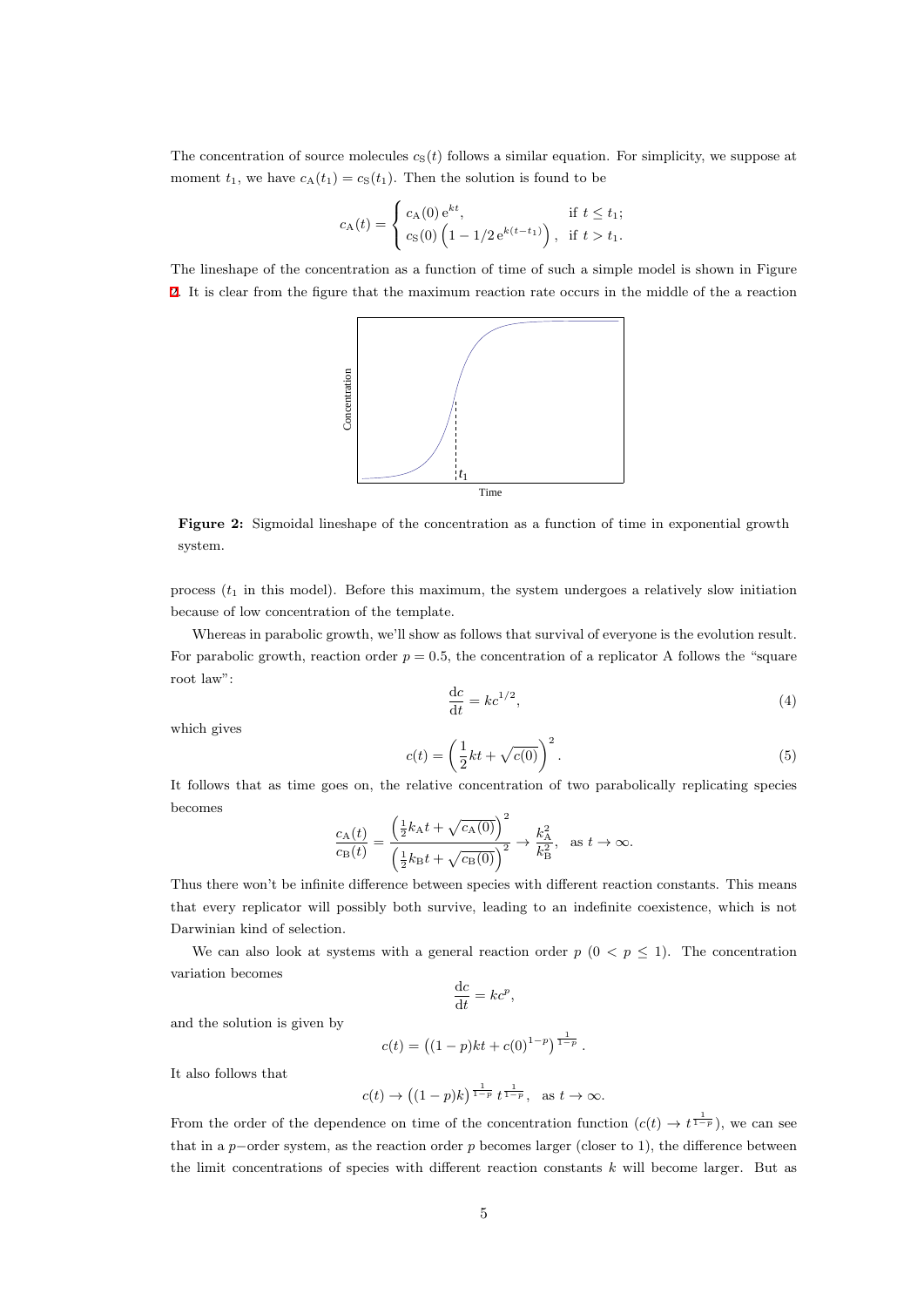long as *p <* 1, such differences are not infinite, but will diverge when *p* converges to 1. Also can be seen is that, between two self-replicating species with different reaction orders, the one with larger *p* will be infinitely larger than that with a smaller *p*. Thus in the presence of several self-replicating pathways with different orders, the species with the largest reaction order will survive over the others, regardless of the relation between the rate constants *k*, provided enough resources for its replication. This is also the case where only the fittest species survives, with the "fittest" here meaning the one with the largest reaction order. This tendency towards larger reaction order makes rational sense since in the end of evolution, what remains in modern organisms are only the efficient mechanisms.

From the discussion above, we now understand that in a self-replicating system, one need to show the concentration of the replicator is growing exponentially to prove it the Darwinian type of evolution. And the closer the reaction order p gets to 1, better selectivity of the fittest species will be achieved. Thus people studying synthetic self-replication molecules are making their efforts to get larger reaction order systems, getting closer to exponential growth.

#### **2.3 Proof of self-replication**

<span id="page-5-0"></span>In order to confirm a reaction to be self-replicating, we need to do some characterization. First, one needs to show the template effect of the self-replicator by for example comparing the reaction rate with or without pre-existing templates. Second, to obtain the reaction order  $p$ , one needs to measure the production rate variation in time at the beginning stage, which should have the lineshape of a exponential function  $[T]^p$  with  $[T]$  the template concentration.

## **3 Experimental achievements**

<span id="page-5-1"></span>The discovery of RNA as an enzyme-like catalyst in the early 1980s [3] and as a "self-replicating ligase ribozyme"[5] not only supports the hypothesis of a RNA world, but also inspires people to synthesize more enzyme-free self-replicating molecules. Until now, people have succeeded in making many self-replicating systems, based on nucleotides, peptides and even [ar](#page-18-3)tificial compounds.

### **3.1 Self-replicating oligonucleotides**

<span id="page-5-2"></span>One of the first designs of non-enzyme nucleic acid replication implementing an autocatalytic process was reported by von Kiedrowski in 1986[6]. In this work, a hexadeoxynucleotide (**3**) can catalyze its own formation from a trideoxynucleotide (**1**) and a complementary trideoxynucleotide (**2**) as precursors, structures shown in Figure 3. As shown in the figure, the 5'-terminus-protected trimer **1** d(Me-CCG-p) (denoting a deoxynucleotide sequence C(cytosine)-C-G(guanine) with 5' terminal attached with methyl group and 3' terminal with phosphate group) and the 3'-terminus-protected trimer  $2 \text{ d}(\text{CGG-p'})$  (p' here denoting [th](#page-6-1)e protecting group) can react in the presence of EDC (1ethyl-3-(3'-dimethylaminopropyl)carbodiimide, which is generally used to activate phosphate groups), linking by a phosphodiester linkage to yield a self-complementary hexamer **1** d(Me-CCGCGG-p'). The sequence was chosen to make the product **3** could act as a template to facilitate its own formation.

In the auto-catalytic cycle, a trimolecular complex is formed from **1**, **2**, and **3**, in which the reactive 3' terminus of **1** and 5' terminus of **2** are close in space, thus ready to be ligated. Then the 3' phosphate group of **1** attacks the 5' hydroxyl group of **2**, forming a 3'-5' internucleotide bond, resulting in a duplex of two **3** molecules. In the final step, the duplex can dissociate to form two copies of the template **3**, initiating another replicating cycle.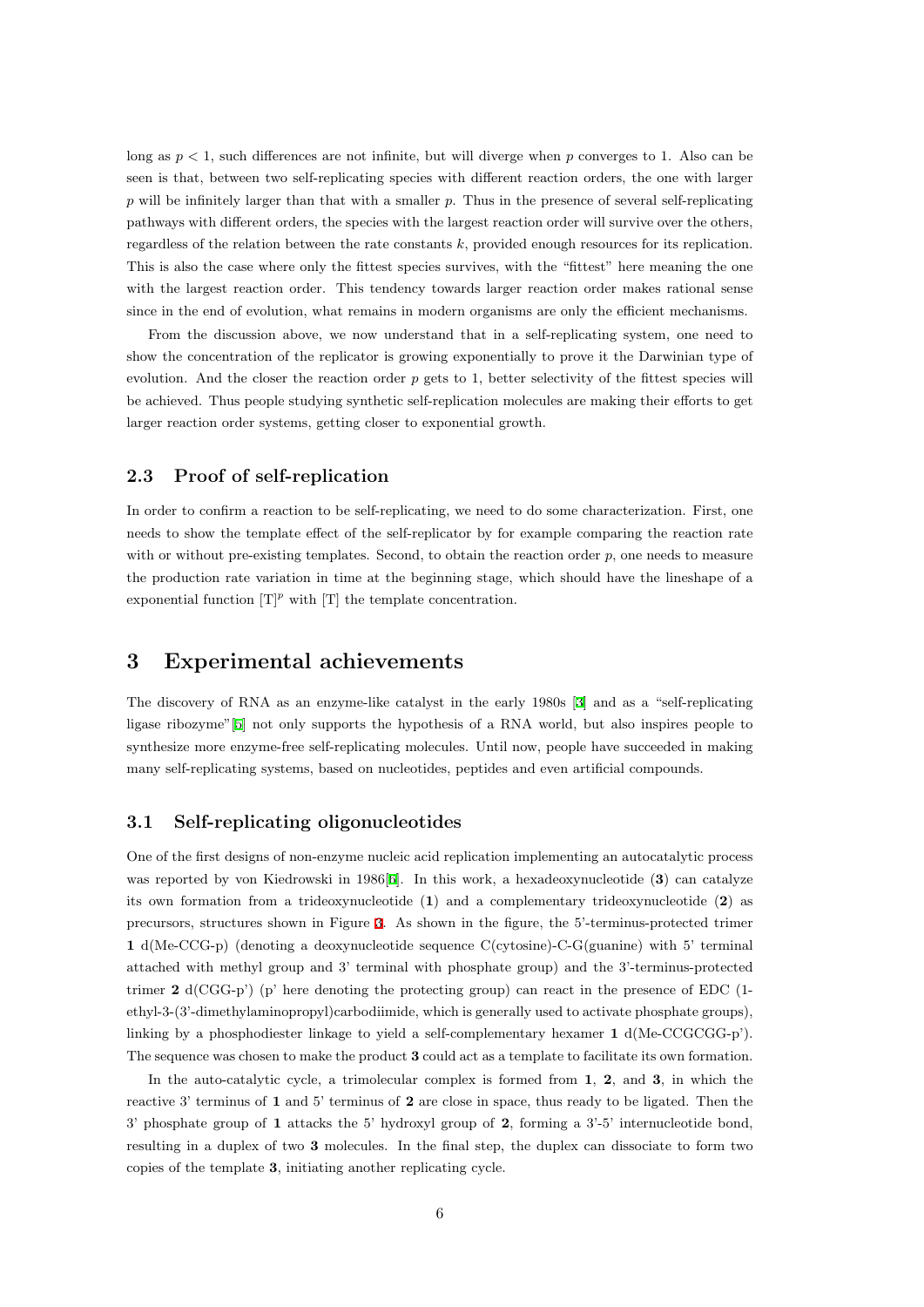<span id="page-6-1"></span>

**Figure 3:** The first nucleotide direvative self-replication.

In this system, the formation of **3** consists of two different contributions, one with templatedirected auto-catalytic replication, the other is the direct ligation of precursors **1** and **2** with template. The initial rate of the product followed an empirical rate equation Eq.6

<span id="page-6-2"></span>
$$
\frac{\mathrm{d}c}{\mathrm{d}t} = a\sqrt{c} + b,\tag{6}
$$

where the synthesis of **3** via a template-dependent reaction channel i[s d](#page-6-2)escribed as square root law with a slope *a*, and via a template-independent channel denoted by a constant *b*. The initial reaction rate increased when adding more template, in a square root way. This was the confirmation of the autocatalytic pathway contributing to the formation of the product.

The reaction order of the this self-replicating system was found to be  $1/2$ , due to the stability of the duplex. Most of the template molecules stay in the duplex form (a double helix), leaving them in an inactive state, inhibiting the auto-catalytic cycle. It is also significant in this system that the non-template pathway the predominant contribution of the reaction.

In later works, the rate of the template-induced hexamer formation was greatly increased, the sequence selectivity in the self-replication of haxadeoxynucleotides was also demonstrated, giving further evidence for the auto-catalytic nature of this kind of reaction [7]. But exponential growth was not demonstrated using similar systems.

### **3.2 Overcoming the product inhibition problem**

<span id="page-6-0"></span>Several methods are adopted to overcome the obstacle of production inhibition, getting closer and closer towards exponential growth. Some of these methods are: replicator design, SPREAD procedure, and mechanically induced dissociation.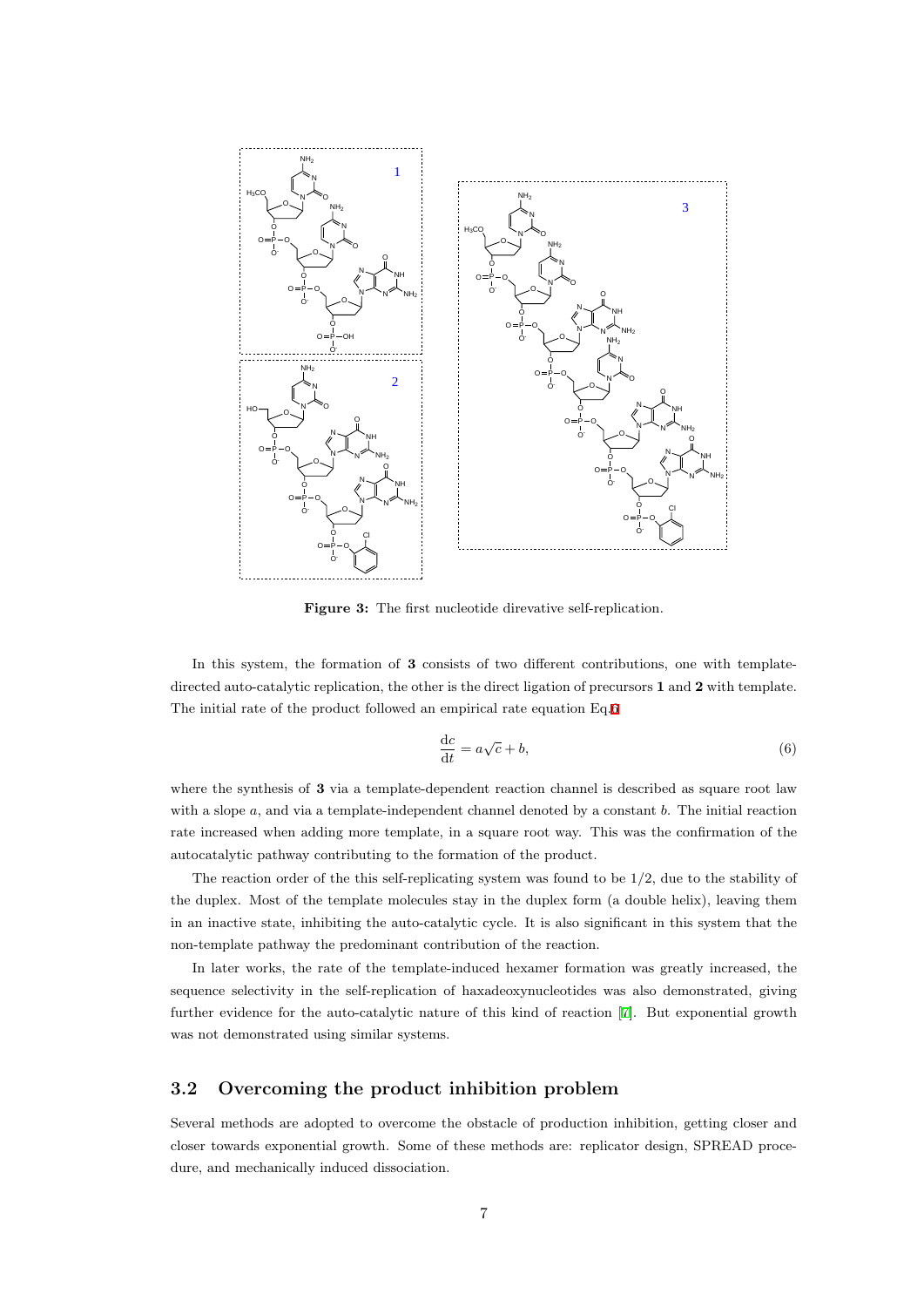An exponential non-enzymatic replication of oligonucleotides was realized in 1998 [8] on the surface of a solid support using a method called SPREAD (Surface Promoted Replication and Exponential Amplification of DNA analogues), shown in Figure 4. In this procedure, a template oligonucleotide



**Figure 4:** General scheme of the SPREAD procedure. Figure taken from Ref[8].

(a 14-mer in the paper) are immobilized on a solid support by using the irreversible disulphide exchange reaction. Then the fragments bind to complementary sites of the template [by](#page-18-4) base pair recognition. Then EDC is added into the system to ligate these fragments which are already brought into proximity. Finally the copies are liberated from the solid support by rinsing with 0.1 M NaOH. And these copies are re-immobilized again to become new templates for the next replication cycle.

The SPREAD method successfully demonstrates exponential amplification of the replication. The product inhibition doesn't exist here, because the dimer product is separated manually after the ligation step, so the relative stability of the dimer doesn't influence the production. However, this stepwise procedure not autonomous, thus by definite far away from a natural form of life. Nevertheless, this method may be useful in search for autonomous variants which may lead to self-sustaining chemical systems displaying exponential growth.

Another way to solve the self-inhibition problem to approach exponential growth is by make using of mechanically induced dissociation. Here the template molecules don't stop at forming a dimer, instead they would form a fiber-like structure with each template molecule stacking on top of another. With each of such fibers, one end of the fiber can serve as a catalytic site, bringing precursor molecules into proximity. Then precursors can form another template molecule, elongating the fiber by one unit of template, at the same time forming a new catalytic end, ready for next cycle of replication. Then a different story happens after one fiber grows long enough: it can be broken by external mechanical forces, into two short segments each with a catalytic end ready for replication.

This procedure also generates nearly exponential growth. In this method, the number of catalytic units is not doubled after every new template molecule is formed, instead it's doubles after the formation of several template products. By doing this, the stability of the product dimer is no longer a problem, instead one only need to have relative unstable long fibers, which is the case for normal systems. Examples using this procedure will be discussed in detail later.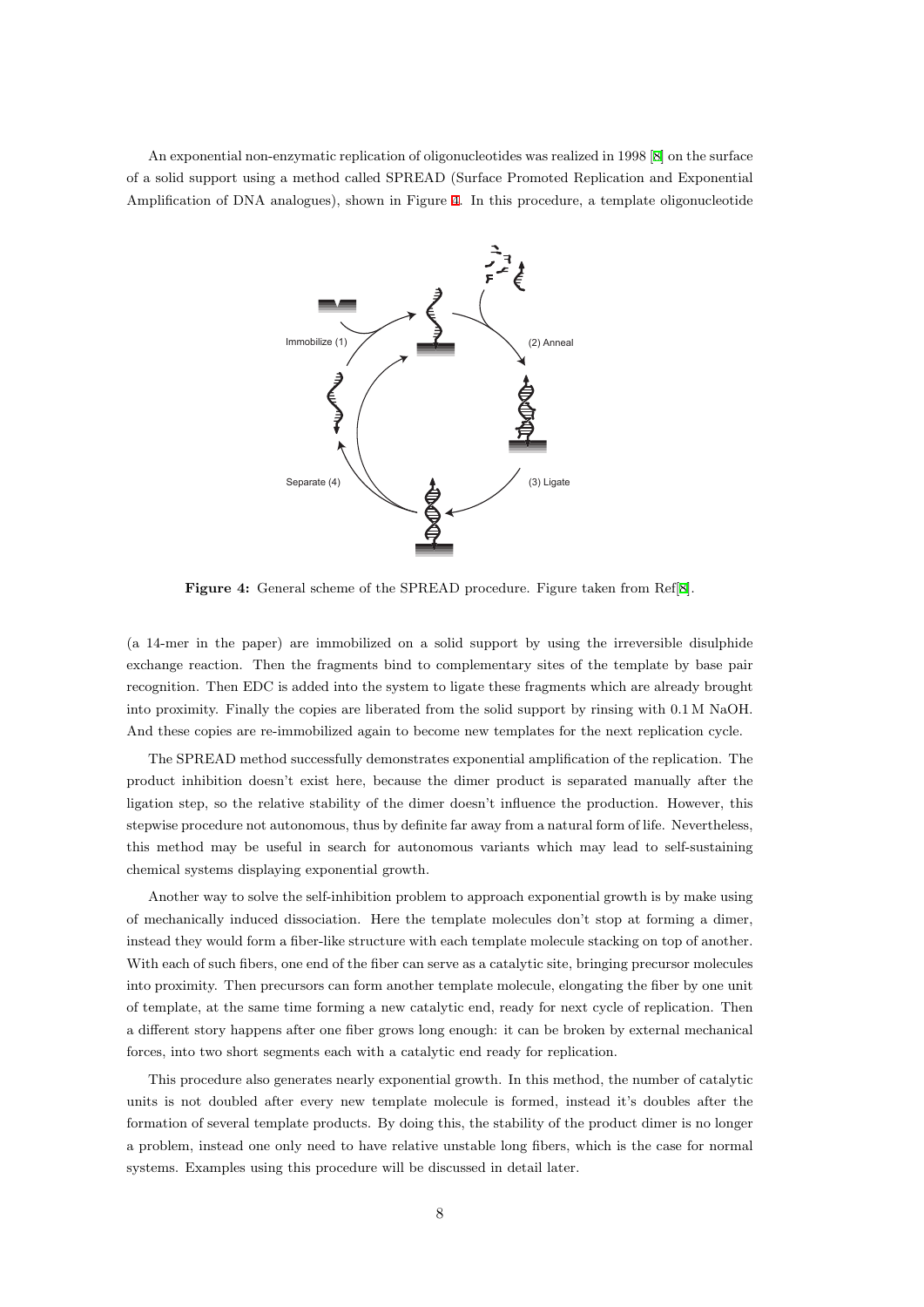### **3.3 Self-replicating peptides**

<span id="page-8-0"></span>Considering that of amino acids and peptides possibly existing on prebiotic earth, and the ability of molecular recognition, poly-peptides seem a strong candidate in the search for non-enzymatic self-replicating systems. But unlike nucleic acid bases, which provide a clear framework to establish complementary molecular interactions, information replication can be more complex for polypeptides, because their functionalities might dependent on both the amino acid sequence and the folded threedimensional structure, like the more complex proteins.

#### <span id="page-8-2"></span><span id="page-8-1"></span>**3.3.1 First demonstration**



**Figure 5:** An autocatalytic coiled-coil self-replication cycle. Figure taken from Ref[9].

The first self-replicating peptide system was demonstrated by Lee and Ghadiri *et al* in 1996 [10] with an  $\alpha$ -helical peptide.

 $\alpha$ -helix is the most common type of secondary structure of proteins (thus can also describe polypeptides), with backbone atoms coiled into a right handed rotational helix (in the direct[ion](#page-18-5) of the sequence, i.e. from N-terminus (free amino group) to C-terminus (free carboxyl group)). In many situations *α*-helix is energetically favorable because it allows hydrogen bonds formed between carboxyl oxygen atoms at position  $i$  and amide hydrogen atoms at position  $i + 4$ .

In this experiment, the self-replication process is based on a 32-residue *α*-helical peptide, similar in structure to the leucine-zipper homodimerization domain of an enzyme, the yeast transcription factor GCN4. The leucine zipper is a super-secondary structure which can function as a dimerization domain, generating adhesion force between two parallel *α*-helices. The homodimerization ability of the leucine-zipper structure makes this peptide helix a good choice as a self-replicating template. It can autocatalytically templates its own synthesis by accelerating the amide-bond condensation of a 15mer fragment and a 17mer fragment forming the 32mer itself, in neutral, dilute aqueous solutions.

This design of peptide replicator is based on one simple form of natural protein tertiary structure: the *α*-helical coiled coil. Figure 5 shows the pathway of an autocatalytic self-replicating peptide in the conformation of *α*-helical coiled coil, which most self-replicating peptide systems adopted. This kind of structure is marked by its amphiphilic primary sequence of heptad (7mer) repeats  $(abcdefg)<sub>n</sub>$ . The first (*a*) and the fourth (*d*) am[in](#page-8-2)o acids are the hydrophobic sites which defines the complementary inter-helical recognition surface, as shown in Figure 6, showing also the sequences of the peptides.

The ligation site (the break point of the 15mer and 17mer) is chosen to lie on the solvent exposed surface, avoiding possible interference with the hydrophobic recognition sites. These two peptide fragments are reactive to each other, with the 15me[r](#page-9-0) being nucleophilic and the 17mer electrophilic.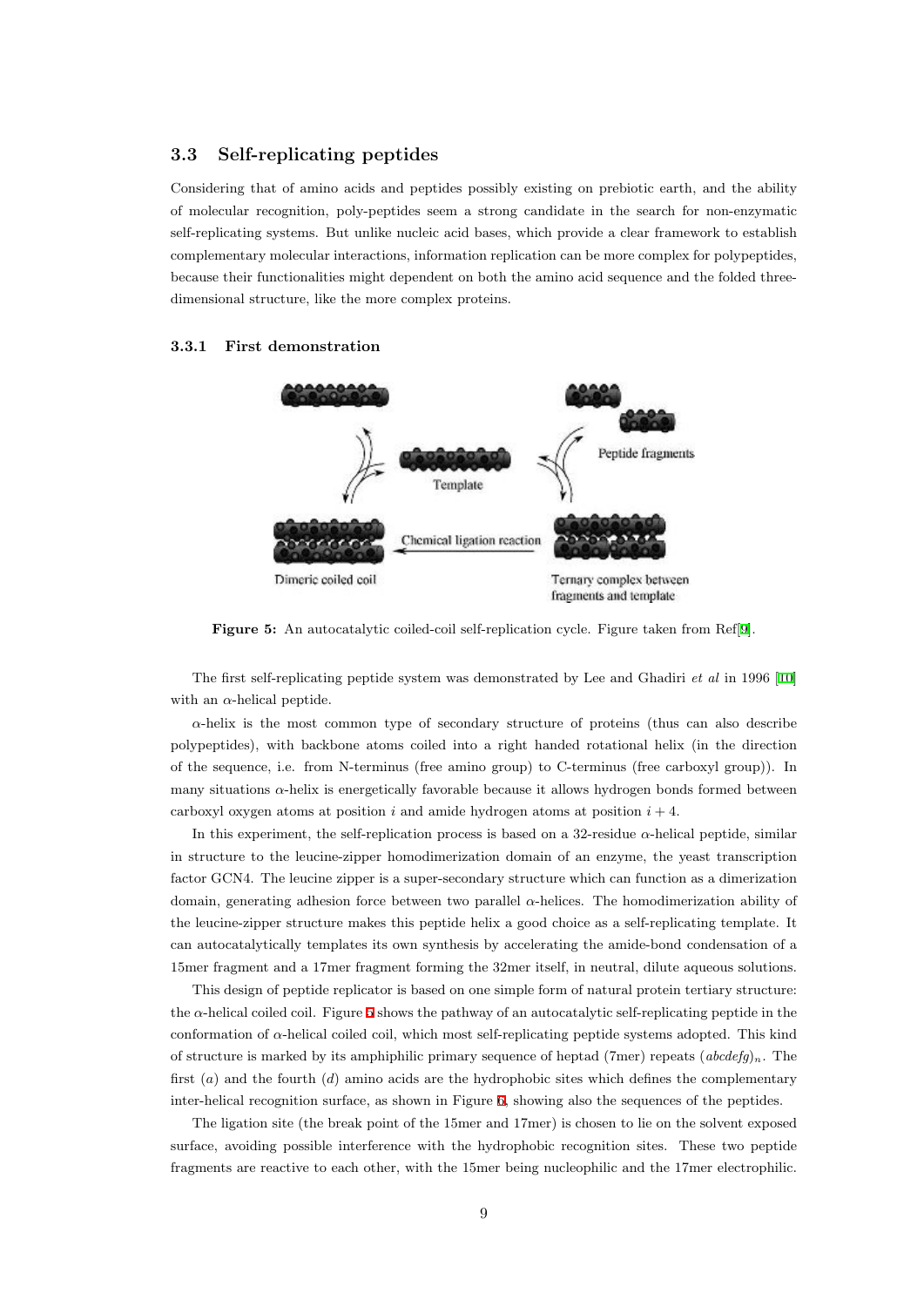<span id="page-9-0"></span>

**Figure 6:** (a) A helical wheel diagram of the template peptide in dimeric *α*-helical coiled-coil configuration, emphasizing the heptad-repeat motif. The diagram of one  $\alpha$ -helical peptide can be viewed as a projection of the helical structure, with one cycle of 7 amino acids, connected in the order of  $a_1b_1c_1d_1e_1f_1g_1-a_2b_2c_2d_2e_2f_2g_2-a_3\cdots$ . In each heptad unit, element a and d are hydrophobic. In a dimerization structure, e.g. a leucine zipper structure, two parallel (with same rotating direction) helices can be chained together at the hydrophobic sites. (b) Amino acid sequences of the peptides, with ligation site marked by an arrow. (Ar: aryl group; Bn: benzyl group.)

The formation of the amide bond between the two parts makes use of thioester-promoted peptide fragment condensation strategy introduced by Kent in 1994, which is called native chemical ligation or Kent ligation [11]. It's "native" in such a way that one does not need to add in any external coupling reagents for the ligation reaction, thus it's a convenient method for chemical synthesis of proteins. In the reaction model, the separate single stranded peptides may be partially folded or randomly coiled, then a [te](#page-18-6)mplate, a 15mer and a 17mer are brought together by inter-helical hydrophobic interactions to form nicely coiled *α*-helices termolecular complex. In this trimer complex, the Cterminal thiobenzyl ester COSBn of the 17mer and the N-terminal cysteine residue are in proximity, ready for the formation of an amide bond through native chemical ligation. After the ligation, a new template is formed out of one 15mer and 17mer. A self-replication cycle is finished after the separation of the template complex.

To corroborate the autocatalytic self-replication, several characterizing measurements were carried out. The concentration of the template and thus the reaction rate of product formation was calculated using reversed phase HPLC (high-performance liquid chromatography). The initial production rate is proportional to the square root of in the initial concentration of the template, or reaction order 0.5. Thus production inhibition also plays a role in this reaction cycle, same as expected since the template dimer complex (similar to a leucine zipper) would be rather stable.

Special in this experiment, there are various plausible pathways in template production, autocatalytic and non-autocatalytic. The catalytic channel is composed of three pathways (one ternary complex, two binary complexes), where one of the electrophilic fragment and the nucleophilic fragment or both the two are associated with the template by inter-helical interactions. In non-autocatalytic channel, the fragments are partially folded or randomly coiled, with no inter-helical association with the template helical. To probe the contribution of two binary complexes to overall autocatalytic process, two "crippled" templates were used, each of which disrupts inter-helical recognition with one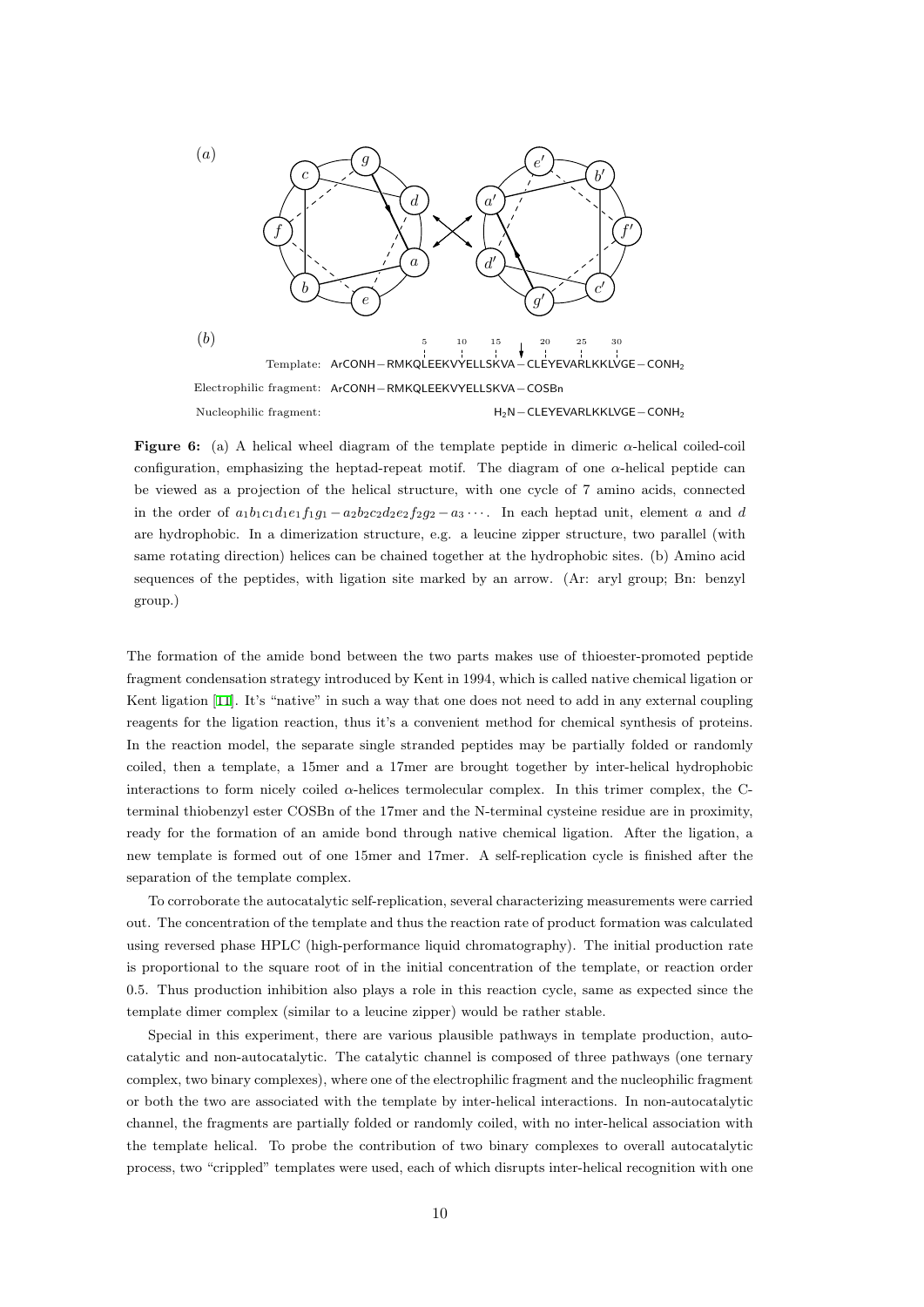of the fragments. Then reactions were performed as control experiments, results of which strongly suggest the binary complex pathways contribution is insignificant, thus the observed autocatalysis must in fact proceed through the self-replicative ternary intermediate. Control experiments also show implicitly that sequence-selective molecular recognition plays a critical role in peptide self-replication.

This is the first experimental demonstration of the chemical feasibility of peptide self-replication. Different designs of self-replicators using *α*-helical as well as *β*-sheet structures came out, with reaction order getting closer to 1. The self-replicating peptides may have played a role in the molecular origin of life in prebiotic earth.

#### **3.3.2 Approaching exponential growth with self-replicating peptides**

<span id="page-10-0"></span>Parabolic growth is the result of product inhibition in dimeric self-replicating systems, which in the absence of product inhibition, exponential growth should be achieved. The increase of reaction order was accomplished by different strategies of destabilizing the template duplex: shortening the coiled coil structure, or creating a kink in the helical by inserting a proline amino acid.

<span id="page-10-1"></span>

**Figure 7:** (a) The helical wheel diagram of peptide E1E2 showing the positions of the coiled-coil, heptad repeat  $(a \sim g)$ . (b) Peptide sequence of the peptides, ligation residues Ala17 and Cys18 are located at the solvent exposed *b* and *c* positions.  $(R = (CH<sub>2</sub>)<sub>2</sub>CONH<sub>2</sub>)$ 

Soon after the first demonstration, in 1997, Yao *et al* discovered a peptide sequence capable of autocatalytic self-replicating from two peptide fragments, in a pH-dependent manner [12]. They designed a 35-amino acid peptide E1E2, shown in Figure 7. E1E2 was designed to form coiled-coil structure under acidic conditions due to the relief of repulsion between Glu sites at *e* and *g* positions because of protonation. While under neutral pH, E1E2 cannot form coiled-coil helix bec[aus](#page-19-0)e of the negatively charged Glu residues destabilize the coiled coi[l.](#page-10-1) E1E2 should adopt a randomly coiled conformation.

Since the conformation of E1E2 can be modulated by changing pH, one can easily investigate the dependence of the autocatalytic behavior upon the conformation of the peptide. Experiments showed that the self-replicating peptide E1E2 promotes its own production under acidic conditions, while in neutral pH the autocatalysis is suppressed and adding template does not have indistinguishable effect.

Although the E1E2 system had a relatively low catalytic efficiency, it was the first display of self-replication combined with environmental control in peptide autocatalysis processes.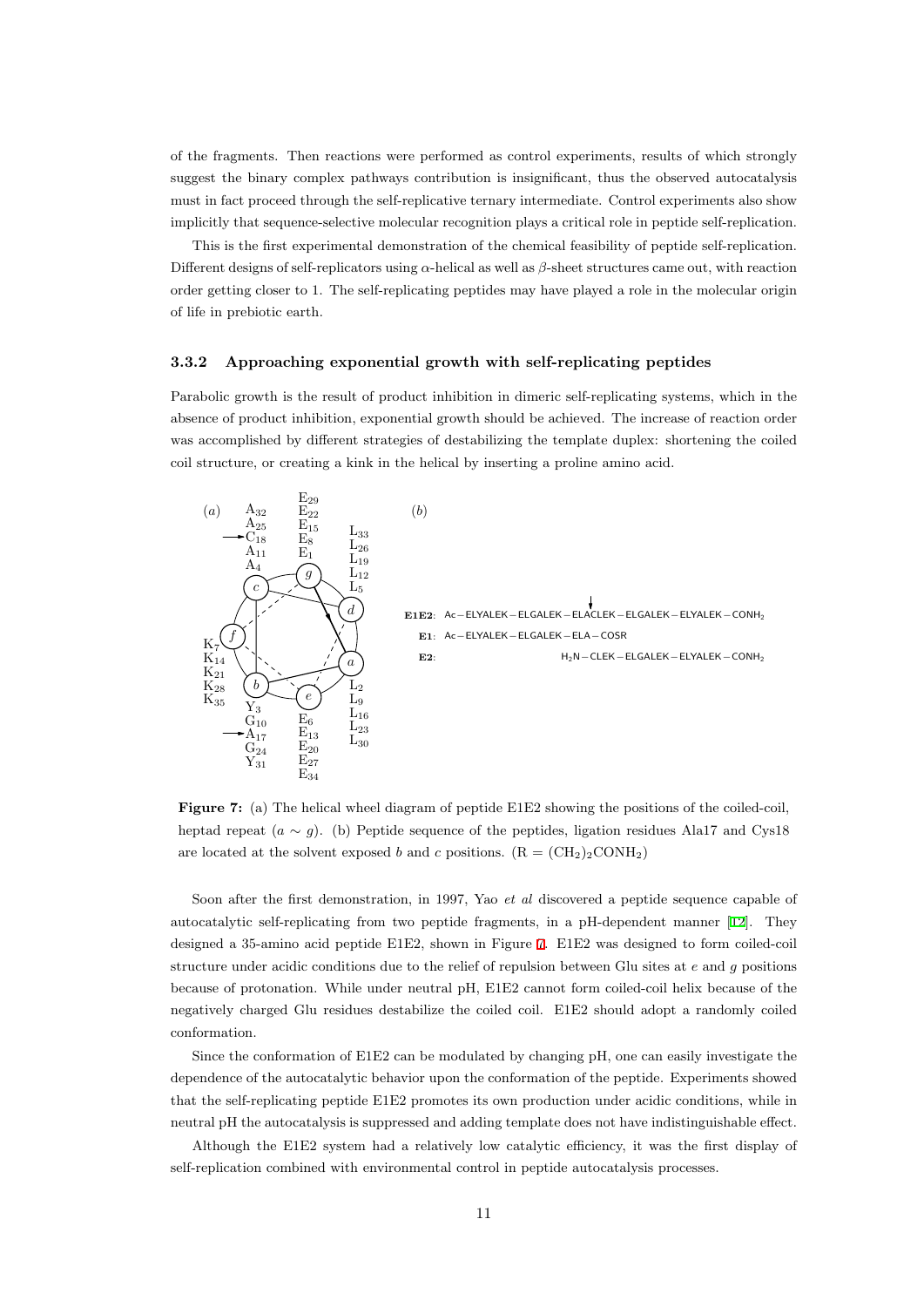In the effort to improve the catalytic efficiency of the self-replicating peptide E1E2, Chmielewski and coworkers designed another peptide with a very high reaction order  $p = 0.91$  [13]. This peptide RI-26 contains 3 full heptad repeats within the coiled coil, one cycle shorter than the original E1E2 peptide, as shown in Figure 8. RI-26 maintained the design principle of E1E2, with glutamate residues

<span id="page-11-0"></span>

**Figure 8:** Helical wheel diagram and sequence of peptide RI-26 and its fragments.

also positioned at the *e* and *g* positions of the helical to achieve pH-based control over helicity. The two fragments RI-26a and RI-26b can undergo thioester mediated ligation to form RI-26.

Similar to E1E2, peptide RI-26 also tends to adopt a helical conformation in acidic environment. At pH 7.0, the helical content was only 28%, while at pH=4.0, this rate increased to 87%*<sup>∗</sup>* . Interestingly, the peptide RI-26 was found to exist in forms of tetramers, at pH 4.0, different from E1E2 which is a dimer under similar conditions..

The reaction order of this self-replicating peptide was calculated by finding the best [fit](#page-11-1) for the catalytic and noncatalytic reaction rates, and was found to be about 0.91. The initial rate was also found to be linearly proportional to the concentration of the template to the power of 0.91. This is higher than expected, since if the ligation complex adopts the form RI-26a*·*RI-26b*·*(RI-26)3, the reaction order can only reach 0.75 because of product inhibition. Thus they called this process "weakly exponential". This high reaction order was caused by a reduced stability of the tetramer complex of RI-26 as compared to the dimer complex in E1E2 self-replication, as well as a decrease in the non-catalytic background condensation from its fragments. This was confirmed by the fact of lower melting temperature of RI-26 than E1E2 (by 20 *◦*C) and a 90-fold smaller non-catalytic reaction efficiency than that of E1E2.

This work on peptide RI-26 was the first demonstration of self-replicating system with a reaction order larger than the product inhibition.

Besides shortening the peptide, Chmielewski and coworkers came up another way to enhance the self-replication process, namely incorporating proline in the peptide to induce a kind in the helix, hence reducing the stability of the coiled coil [14].

The limitation of the method of weakening the product complex is that the interactions between peptide fragments and template peptide may be also weakened at the same time. Whereas introducing

<span id="page-11-1"></span>*<sup>∗</sup>* The percentage of the peptide in *α*-helical conform[atio](#page-19-1)n can be determined by circular dichroism (CD) spectroscopy, a frequently-used methods which uses the ultraviolet absorption of peptide bonds to estimate the secondary structure of proteins and polypeptides. *α*-helix, *β*-sheet and randomly coiled coil each has a characteristic shape of CD spectrum. The absorption spectra of peptides in different conformations have different profiles, for example, a typical CD spectrum of one *β*-sheet peptide has maximum at 200 nm and minimum at 216 nm.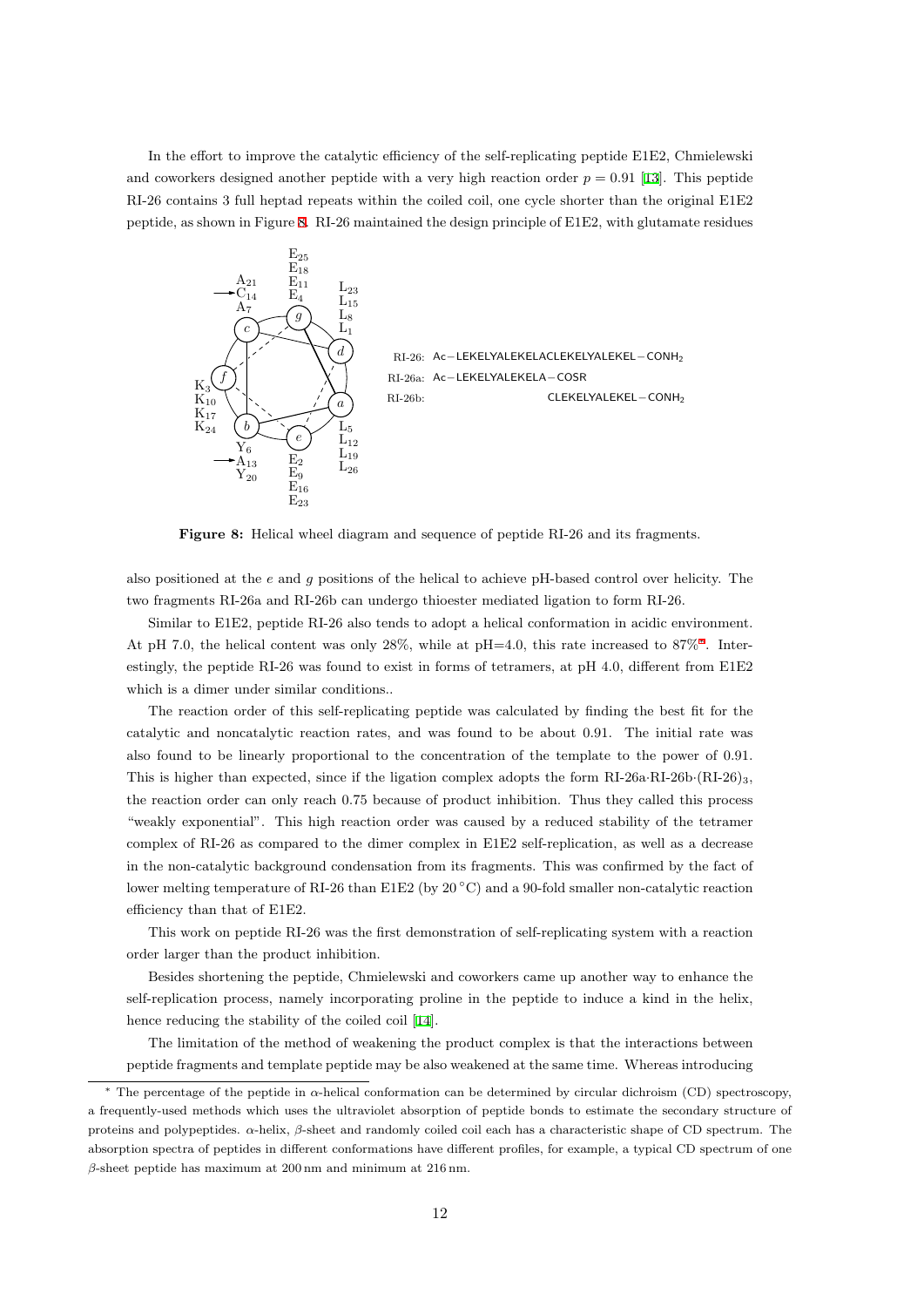a proline residue at the center of the template appeared to be an ideal technique, because the fragments should maintain their interactions with template on both sides of the kink, but after ligation the product would reduce the affinity within template complex.

In this work, two self-replicating coiled-coil peptides, XL-1 and XL-2, were designed, also based on the self-replicating peptide E1E2, with each containing one proline residue. XL-1 was made from E1E2 by replacing Leu19 of E1E2 with a proline, XL-2 made from E1E2 replacing Glu20 with a proline. Two peptide fragments was also synthesized for each peptide, one fragment bearing a Cterminal thioester, the other containing an N-terminal cysteine. Ligation of two fragments to produce a template was also performed by native chemical ligation reaction. The sequences of the two peptides and their fragments are shown below (sequence starting point is in *g* site of the heptad repeat).

```
E1E2 : Ac−ELYALEKELGALEKELACL19E
20KELGALEKELYALEK−CONH2
XL-1 : Ac−ELYALEKELGALEKELACP19E
20KELGALEKELYALEK−CONH2
XL-2 : Ac−ELYALEKELGALEKELACL19P
20KELGALEKELYALEK−CONH2
XL-3 : Ac−ELYALEKELGALEKELA−COSR
XL-4 : CPEKELGALEKELYALEK−CONH2
XL-5 : CLPKELGALEKELYALEK−CONH2
```
The replacement of Leu19 or Glu20 with proline should affect the stability of the coiled coil structure due to induced distortions in the helices. This was confirmed by evaluating the *α*-helical content of the peptides using circular dichroism spectroscopy. XL-1 and XL-2 showed helical contents of 45% and 55% respectively, while for E1E2, this number is 85% under identical conditions. Moreover, the helical contents of peptide fragments XL-3, XL-4, and XL-5 increased distinctly after adding corresponding templates (XL-3 and XL-4 increased 39% and 42% respectively upon addition of XL-1; and XL-3 and XL-5 increased 38% and 19% after adding their template XL-2), which indicates the possibility of the catalysis of the templates. Besides different helical contents, the melting temperatures of the modified peptides measured by using thermal denaturation were lower than E1E2, with XL-1's melting temperature 30 *◦*C lower than XL-2.

The self-assembly status of these two peptides are also different from the original E1E2. Analytical ultra-centrifugation measurement showed that XL-1 aggregated as an octamer, while XL-2 existed as a tetramer.

The self-replicating properties are also different for XL-1 and XL-2. The ligation of fragments XL-3 and XL-5 to form template XL-2 was accelerated by the presence of the template: the initial reaction rate of template formation was increased with increasing amount of template in the reaction mixture. On the contrary for XL-1, the reaction between fragments XL-3 and XL-4 was very slow, and adding template had no influence on product formation. This shows that XL-2 is an autocatalytic self-replicator, where as XL-1 is not. The reaction order of self-replication of XL-2 was found to be 0.91. This value is much higher than the predicted value 0.75 considering product inhibition of tetrameric XL-2. Chmielewski also classified this reaction as weakly exponential.

It is interesting that on one hand both peptides are capable of templating coiled coil formation of the corresponding fragments to increase their helical contest; on the other hand, XL-2 displays a high catalytic efficiency of self-replication while fragments of XL-1 do not tend to ligate, even in the presence of template. The different behaviors of two peptides were thought to be caused by the different positions of prolines in the helices, namely *d* site proline for XL-1 and *e* site for XL-2. This difference should induce different directions of 30 *◦* bending of the helical segments on one side of the proline away from segments on the other side. For XL-1 this bent would break the hydrophobic surface of the coiled coil since the original hydrophobic *d* site is disconnected by the bent caused by proline, placing the termini of the two fragment peptides in a bad orientation for ligation reaction.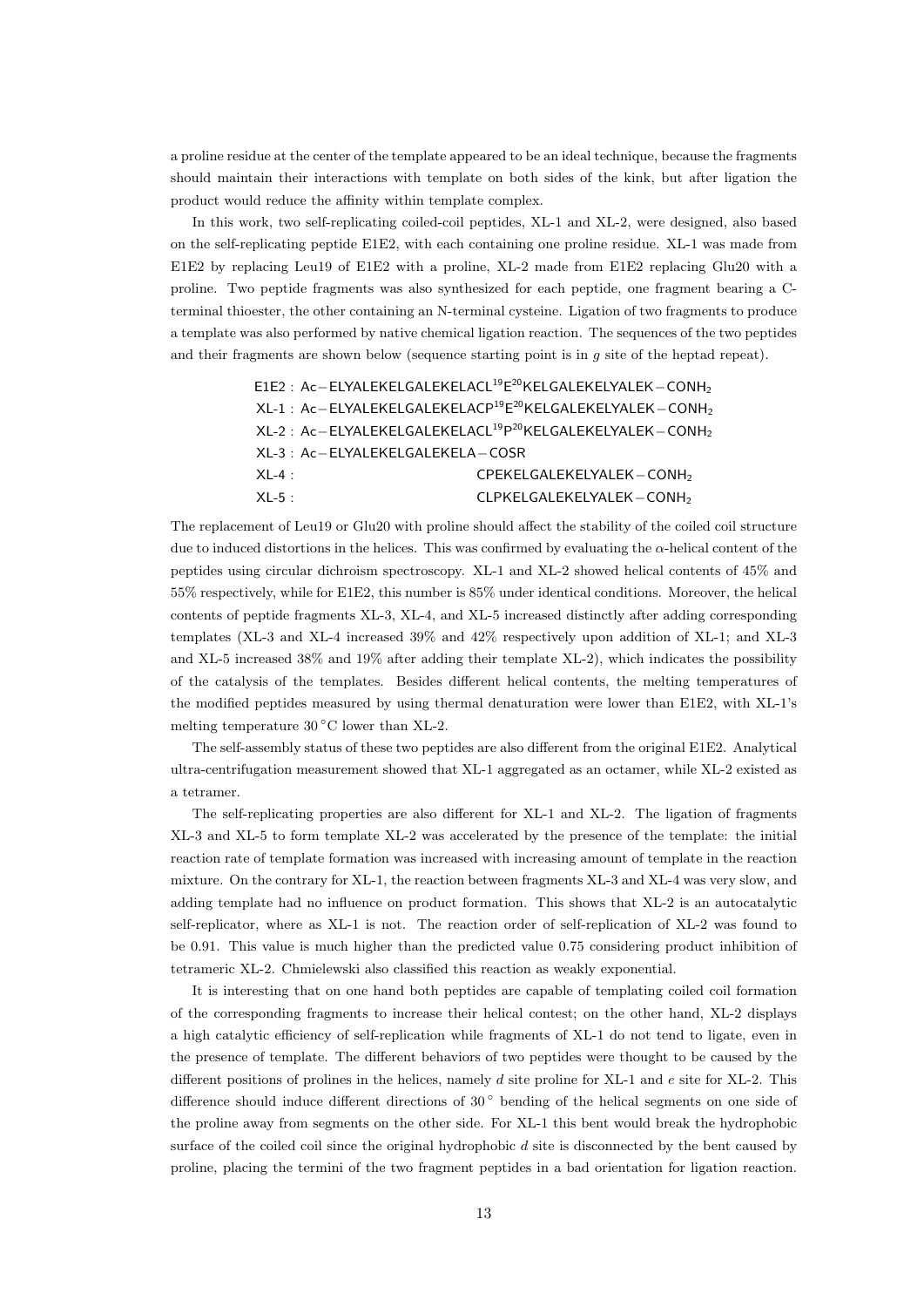Whereas for XL-2, this bent at position *e* would not break the hydrophobic surface but would reduce the repulsion between original negative charged *e* residues, resulting in a more favorable positioning for ligation of the fragments.

This experiment showed us that introducing prolines into the helices seems a effective strategy for designing a self-replicating *α*-helical peptides. The position of the proline kink in the helix is critical in this design.

In conclusion of this part, two cases of high reaction order self-replicating *α*-helical peptides are explained, one with shortened length of 26 amino acids, the other with the insertion of one proline amino acid leading to kink in the helix.

#### **3.3.3** *β***-sheet peptides**

We have seen that by shortening the length of the self-replicating peptides, scientists succeeded in improving the catalytic efficiency of the self-replicating process. Moreover, short peptides are able to form well-defined structures. Bearing these facts in mind, one may speculate that with even shorter and properly designed peptides, highly efficient self-replication could probably be achieved. Following that speculation, people have successfully demonstrated some short peptides, which form *β*-sheet assemblies, can also catalysis formation of themselves.

*β*-sheet is another major type of secondary structure of proteins, comprised of several individual *β*-strands. In each *β*-strand, the backbone atoms of protein (or polypeptide) shape into a zigzag pattern, making each sides of the strands have alternative carboxyl group oxygen atoms and amide group hydrogens. This also allows energetically favorable hydrogen bonds to form between two *β*strands at either side of the strand. Normally two adjacent strands have antiparallel directions. A *β*-sheet often has a hydrophilic side and a hydrophobic side.

A preliminary construction of self-replicating *β*-sheet peptides was given by Mihara and coworkers in 2003 [15]. In their demonstration, they designed a 17-amino acid *β*-strand peptide EKCEK (sequence Ac-YGGALEQKLGCLEQKLA-NH2) which can self-assemble into *β*-sheet amyloid-like fibrils. This macromolecular amyloid fibril recognizes the same single polypeptide molecules that composes the fibril itself, and organizes the peptide fragments EK-SBn and CEK (sequences Ac-YGGALEQ[KLG](#page-19-2)-SBn and CLEQKLA-NH<sup>2</sup> respectively) into a *β*-sheet to form a new unit of the fibril. The fibril thus extends the length of itself, but maintains the active sites for the next circle of reaction.



A schematic view of such self-replicating systems is shown in Figure 9. The reaction cycle can be

**Figure 9:** Schematic show of self-replicating *β*-sheet peptides. An electrophilic fragment peptide and a nucleophilic fragment are organized by the  $\beta$ -sheet template; native chemical ligation is carried out in the condensation of the fragments, the production of this ligation is a *β*-sheet peptide which is the same as the unit that composes the fibril. The generated peptide then acts as the new templating site for the next round of association.

expressed by Eq.7. Notice that when the template complex gets to a critical length, if can dissociate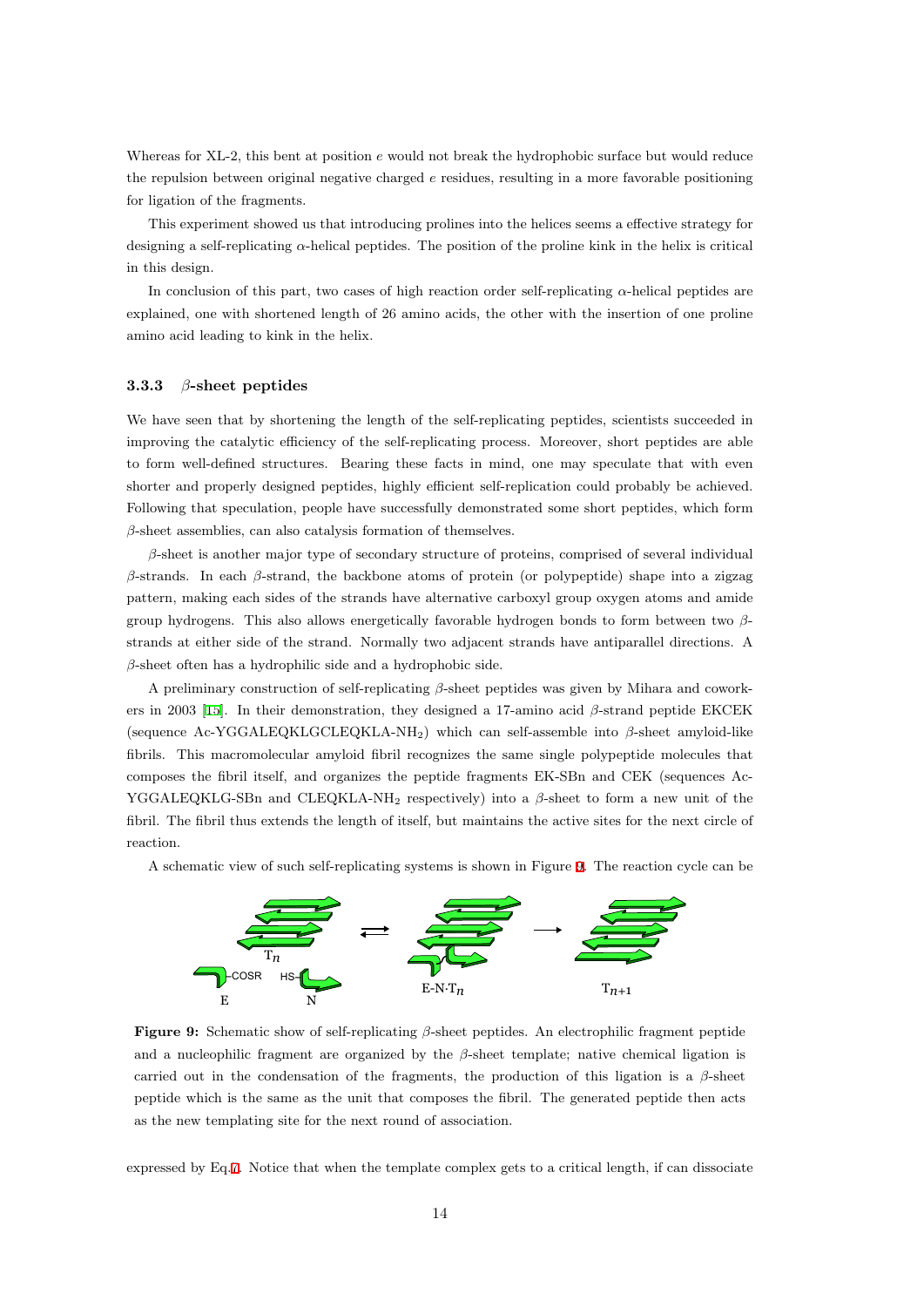into two smaller assemblies, thus increasing the number of catalytic sites.

$$
E + N + T_n \rightleftharpoons E \cdot N \cdot T_n ; \qquad (7a)
$$

$$
E \cdot N \cdot T_n \to T_{n+1} \tag{7b}
$$

$$
T_{L} \rightleftharpoons T_{S} + T_{S}. \tag{7c}
$$

Back to the self-replicating amyloid-like fibril experiment. The authors argued that the selfreplication of the *β*-sheet template peptide from conformationally disordered fragments can be viewed as a replication of both spatial conformation and chemical composition. In other words, the template fibrils not only catalyze the formation of the peptides, but also help to fold the peptides to the fibril form. This leads to the self-amplification of the fibrils. The problem with this design is that the catalytic efficiency of this design was not high though.

Inspired by the fibril replication work, or maybe not, Ashkenasy and coworkers gave the demonstration of a high efficient self-replicating amphiphilic *β*-sheet peptide **1** in 2009 [16]. In this work, two relative simple peptides **1** and **2** were designed, their structure analogous to the synthetic amphiphilic Glu-(Phe-Glu)*<sup>n</sup>* peptides. These two peptides are able to form one-dimensional *β*-sheets in water, while only 1 is able to accelerate ligation reaction of its fragments and t[hus](#page-19-3) accomplishing self-replication.

The design was based on the fact that peptides with alternative hydrophilic and hydrophobic amino acid residues (e.g. in this case hydrophilic Glu and hydrophobic Phe) tend to adopt *β*-sheet conformation. Also noticing the effect of a terminal proline residue on breaking a *β*-sheet, peptide 2 bearing the sequence Aba-Glu-(Phe-Glu)<sub>5</sub>-Pro was designed and synthesized ("Aba" in short for acetamidobenzoate). Further, in order to employ native chemical ligation for condensation reaction, peptide 2 was modified into peptide 1, sequence Aba-(Glu-Phe)<sub>2</sub>-Ala-Cys-(Glu-Phe)<sub>2</sub>-Glu-Pro. Thus peptide 1 can be from two fragment peptides, electrophilic fragment  $E_1$  (Aba-(Glu-Phe)<sub>2</sub>-Ala-COSR, where  $R = CH_2CH_2CONH_2$  and nucleophilic  $N_1$  (Cys-(Glu-Phe)<sub>2</sub>-Glu-Pro).

The *β*-sheet structures formed by peptides **1** and **2** at air-water interface and in aqueous solutions was examined by several techniques. Grazing incidence X-ray diffraction of layers of peptides **1** and **2** on deionized water surface showed two-dimensional lattice patterns. Lattice constants were calculated from diffraction spectra as  $(a_1, a_2) = (58.1 \text{ Å}, 4.8 \text{ Å})$  for peptide 1 and  $(51.9 \text{ Å}, 4.8 \text{ Å})$  for 2. The 4.8 Å spacing corresponds to the bond length inter-strand hydrogen bond, while the 58 Å and 52 Å distances agree with the projected length of *β*-sheet on water surface, with peptide **1** less alternation because the change of sequence from **2**. And Langmuir surface pressure vs. area  $(\pi - A)$  isotherms of peptides **1** and **2** were measured, both peptides having limiting area of  $\sim$ 250Å<sup>2</sup>, indicating they form stable monolayers. Moreover, circular dichroism spectra confirmed the major *β*-sheet contents of both peptides, and also some *α*-helical content for peptide **1**. Additionally, cryogenic transmission electron microscopy (cryo-TEM) showed long and entangled fibril structure of peptide **1** formed in  $100 \mu M$  aqueous solution.

The self-replicating properties of peptide **1** was investigated. In the ligation reaction with equal concentration of fragments  $E_1$  and  $N_1$ , the reaction rate increased significantly after initial several hours. While a control experiment on a modified peptide 1<sup>gg</sup> (sequence Aba-Glu-Phe-Gly-Phe-Ala-Cys-Glu-Phe-Gly-Phe-Glu-Pro), which comes from peptide **1** by introducing two glycine residues to replace two glutamate residues thus does not form nice *β*-sheet, showed a stable low reaction rate. Furthermore, when seeded with different amount of **1** in the ligation reaction, the production rate enhanced with increasing seeding concentration; while seeding with peptide 1<sup>gg</sup> or **2**, the production of 1 is relatively slow (although in the beginning 3 hours the catalytic effects of  $1^{gs}$  and 2 are more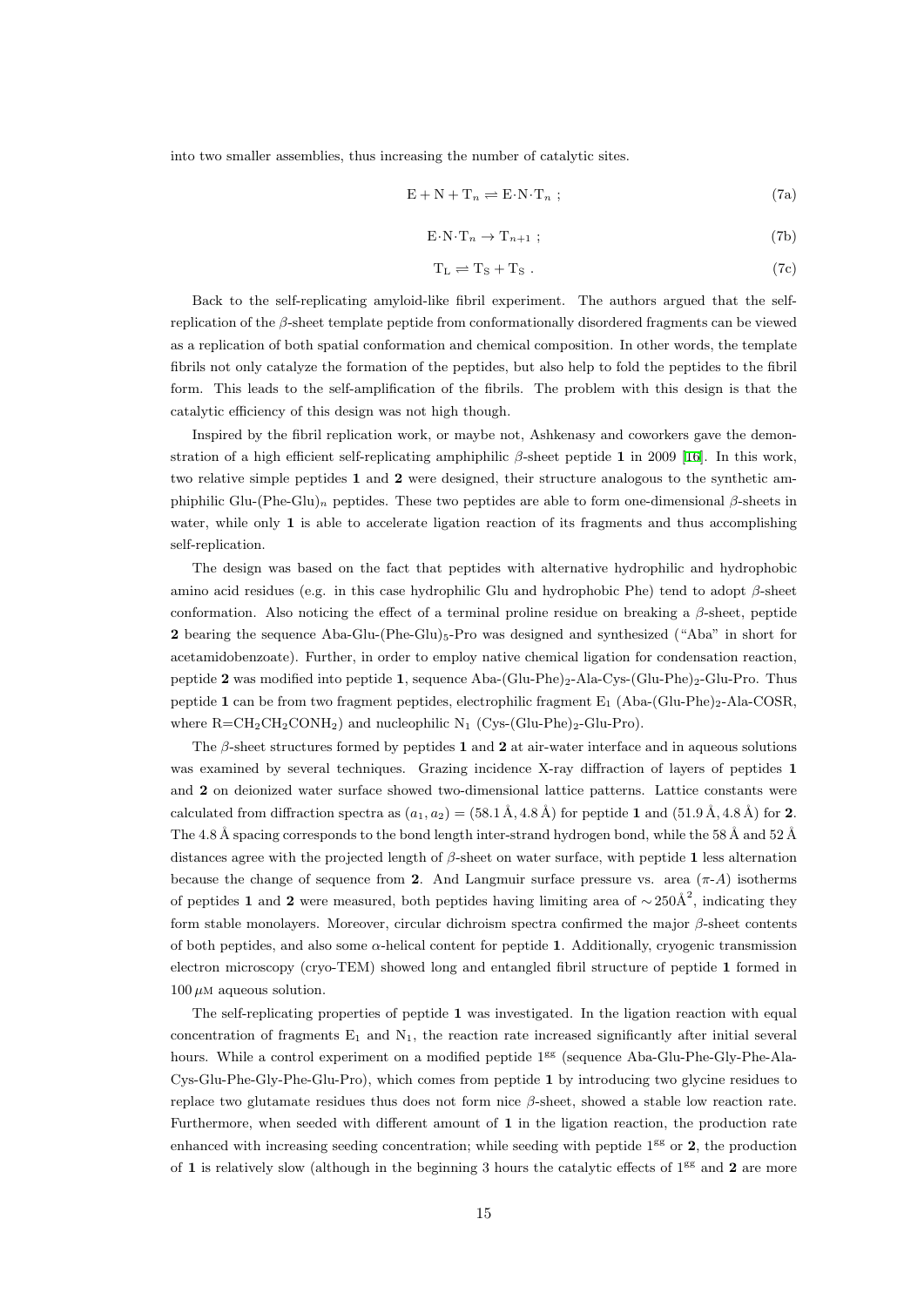significant, which may comes from cross-catalytic behaviors between  $1$  and  $1<sup>gg</sup>$  or  $2$ ). This suggest that peptide **1** can auto-catalyze the ligation reaction of itself specifically.

The reaction order of self-replication of peptide 1 was found to be  $p = 1.2^*$ , calculating from the linear fit of the logarithm of the initial reaction rate and the logarithm of concentration. This reflects an exponential type of growth of the self-replication process, suggesting the highly efficient auto-catalysis of peptide **1**.

The nonlinearity of the catalysis,  $p > 1$ , reflects that production rate only depends on the number of the *β*-sheet aggregates but independent of the length of the fiber-like assemblies. It was postulated that the underlying mechanism is that after reaching a critical size, the *β*-sheet aggregates tend to dissemble into two smaller aggregate. Thus, the reaction is intensified more at higher concentration of template peptide, since under high concentration the *β*-sheet assembly tends to break more easily because of more collision between the aggregates, as a result the number of catalytic sites grows faster than the concentration of the peptide. This hypothesis was supported by the fact that sonication, thus breaking more aggregates, apparently increased the reaction rate in the first hour of ligation reaction seeded with mediate and high concentration of **1**. To further support the theory, dynamic light scattering measurements were performed to show the size distribution of template aggregates at different concentrations. The results revealed that mainly one type of large aggregates (e.g. 200 *∼* 300 nm in water) are formed, meanwhile two types of smaller aggregates (15 *∼* 20 nm and 60 *∼* 80 nm) also exist; increasing amounts of smaller aggregates form as lowering the concentration. Thus, it is most likely that after reaching a critical size, large aggregates much dissemble into smaller pieces.

This study of amphiphilic *β*-sheet peptides expands the repertoire of synthetic self-replicating molecules, and opens up new possibilities of achieving high reaction order self-replication by using oligomeric form of template molecules instead of just the monomer. Remarkably, the reaction order of this self-replication process using oligomeric template easily achieved exponential, which is much larger than the cases of using monomer templates. Ashkenasy argued by using a simplified mathematical model that this phenomenon may relate to the fact that oligomeric type of templates can have more asymmetry between binding and dissociating of the template-product complexes [4].

Also notice that one may classify this self-replication process as cross-catalytic, considering the product of the reaction is a monomer while the template is not the monomer peptide itself but the oligomer of the peptide, which is of course not equal to the monomeric peptide.

#### **3.3.4 From** *β***-sheet peptides to non-biological self-replicating molecules**

<span id="page-15-0"></span>After the successful demonstration of self-replication in *β*-sheet conformation peptides, non-biological molecules that form similar fiber-like aggregates of *β*-sheets are also shown capable of carrying out self-replication. An interesting example was shown by Otto and coworkers in 2010 on Science [17].

In this work, a self-binding peptide derivative (**1** in Figure 10) featuring a peptide sequence with alternating hydrophilic (lysine) and hydrophobic (leucine) amino acids was used. This building block can generate a small dynamic combinatorial library*†* , in which several macrocycles held to[geth](#page-19-4)er covalently by different number of **1** molecules through oxidative dis[ulfi](#page-16-0)de formation from thiol groups. It was shown that different modes of agitation during reaction, either stirring, shaking or without agitation, will give different distributions with different [do](#page-15-1)minating species of macrocycles, indicating a kinetically controlled dynamic combinatorial library. Without agitation, the final composition

*<sup>∗</sup>*Note that this value has a large uncertainty since it's from the linear fit of 4 data points, error bar not shown in the paper though.

<span id="page-15-1"></span>*<sup>†</sup>*A group of molecules assembled from building blocks reversibly, giving a distribution of inter-converting library members often under thermodynamic control.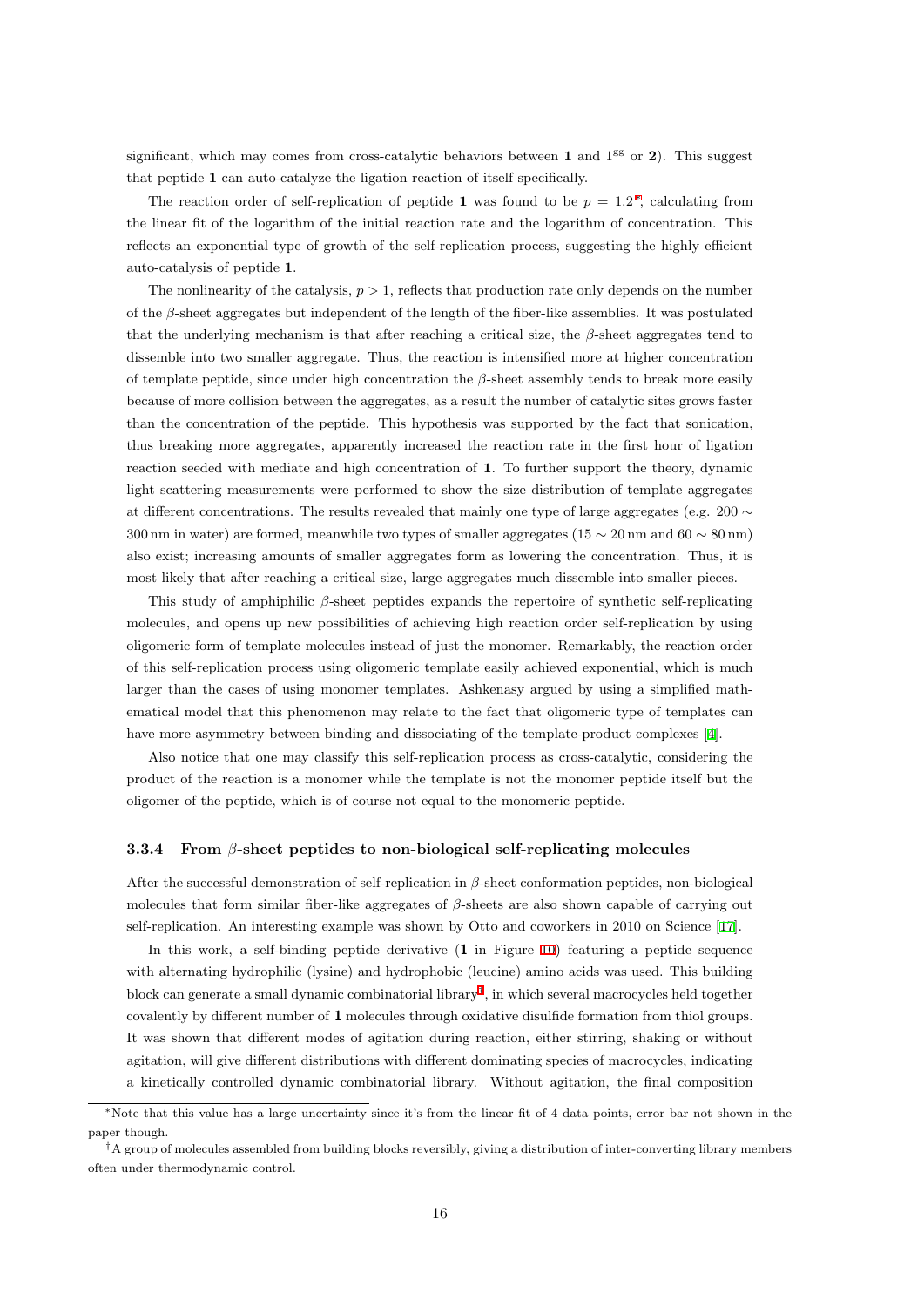<span id="page-16-0"></span>

**Figure 10:** Schematic illustration of a small dynamic combinatorial library made from dithiol building blocks.

is a mixture of cyclic trimer and tetramer mostly; while under stirring, the cyclic heptamer rapidly becomes the dominant product and in the meantime consuming the population of timer and tetramer; remarkably when repeating the experiment using shaking, the cyclic hexamer is preferentially induced instead of heptamer.

The self-replicating properties of the production of hexamer and heptamer were examined by analyzing the time variance of the production rate. The sigmoidal shape growth of hexamer and heptamer suggests the template effect of them in their own formation. When seeding with a small amount of hexamer or heptamer in the beginning stage of each reactions, they observed a clear inducing of more corresponding macrocycles.

The hexamer  $\mathbf{1}_6$  and heptamer  $\mathbf{1}_7$  can form amyloid fiber-like structures which can possibly catalyze the formation of the macrocycle molecules themselves, just like the case of self-replicating *β*-sheets shown above. (The active templating effect of the fibers on the formation of the macrocycles were not examined in detail though.) The formed fiber structures were apparent under cryo-TEM, with lengths up to 1 to  $2 \mu m$  and diameters about 4.7 to 4.9 nm, in agreement with the diameter of a single macrocycle assuming peptide chains in *β*-sheet conformation. Additionally, the *β*-sheet components in hexamer and heptamer macrocycles were further verified by circular dichroism spectroscopy. The spectrum of solution containing mainly hexamer and heptamer shows typical features of *β*-sheet peptides, while the spectrum of solution containing mainly trimer and tetramer exhibits characters typical for random coils. Further evidence of *β*-sheet formation was given by fluorescence microscopy using fluorophores that show characteristic change in spectra when bound to extended *β*-sheets.

To verify the role of *β*-sheet structure on the preference of hexamer and heptamer production, control experiments were carried out using different building blocks **2** (Figure 10) which does not have a peptide chain, or **3** (Figure 10) which has a peptide chain of different sequence thus doest not form *β*-sheets. As a result, building blocks **2** and **3** both gave a mixture dominated by cyclic trimer and tetramer, when **2** was stirred and **3** in any the three agitation modes. The a[bse](#page-16-0)nce of large amounts of hexamer or heptamer for **3** [in](#page-16-0)dicates that the formation of these larger macrocycles is a sequence selective process.

Based on these observations, a self-organizing mechanism of formation of hexamer and heptamer macrocycles was proposed as schematically shown in Figure 11. Stacks of cyclic hexamers are brought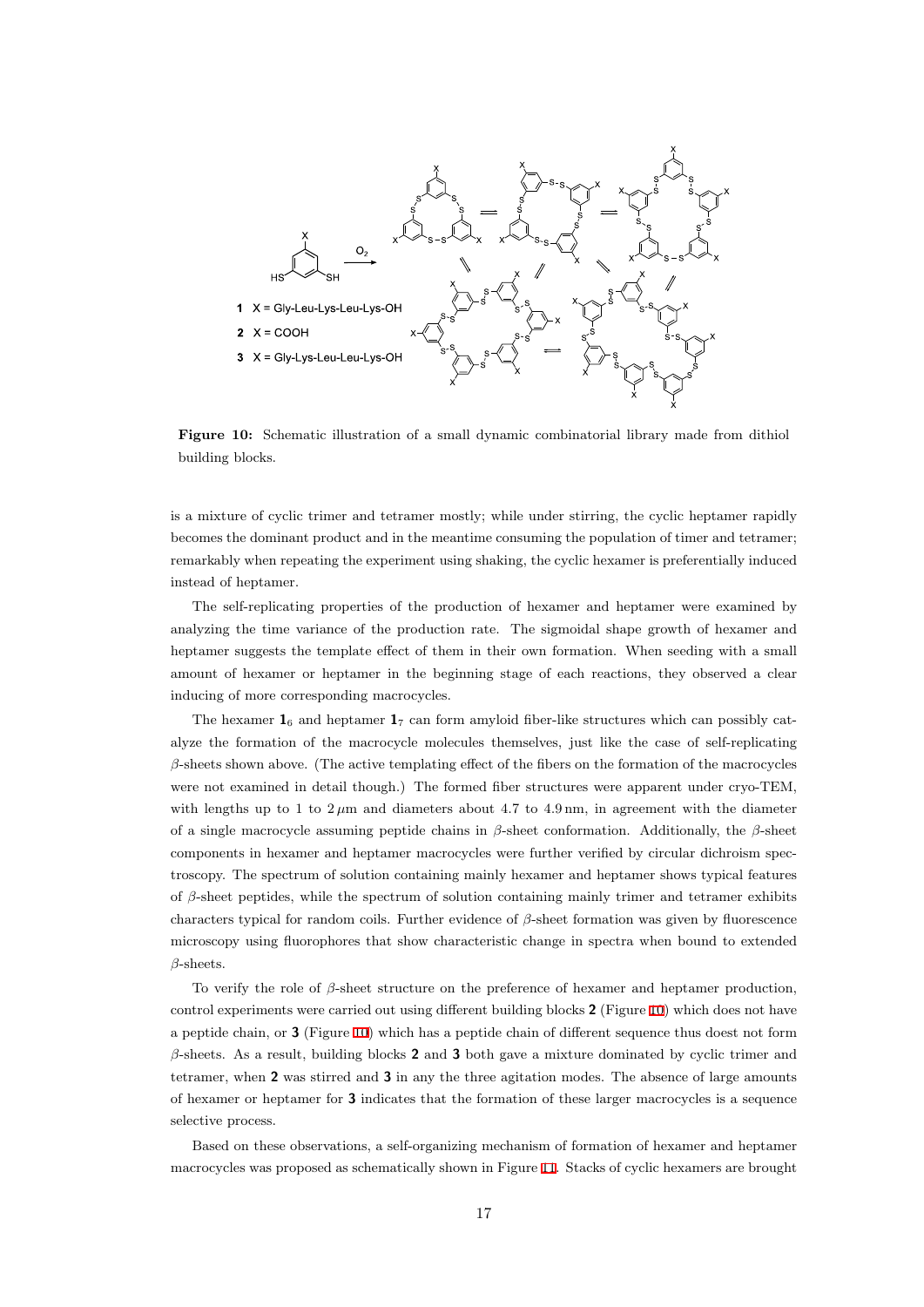

**Figure 11:** Schematic representation of the proposed formation of fibers of **1**6. The benzenedithiol cores of building block **1** in yellow and the peptide chains in blue. Figure taken from Ref[17].

together by self-assembly of the *β*-sheet peptide tails, forming elongated cross-*β* sheets*<sup>∗</sup>* . The fiber of stacks grows longer by attachment of new stacks to both ends of the fiber. Then the frag[men](#page-19-4)tation of the stacks (breaking of the fibre) creates more active ends, enabling exponential growth. Since the fragmentation of the stacks is a mechanosensitive process, different modes of agitatio[n](#page-17-0) would result in different size distribution of the fibers, thus creating different numbers of active sites for binding of single macrocycles. This should have an influence on the reaction rate of the hexamer and heptamer production: faster reaction in more strongly agitated sample. This is confirmed by investigating length distribution of fibres by cryo-TEM, and by comparing the reaction rates of samples using seeds processed with different agitation modes. The result showed similar distributions in length for the hexamer and the heptamer, with shaking giving shorter fibers. And sample seeded with agitated hexamer seed indeed had a faster growth rate than non-agitated sample.

To further investigate the impact of different agitation modes on the final dominating species, equal amounts of hexamer and heptamer were added to one solution containing mostly trimer and tetramer as their sources, and the winning species were inspected after 7 days reaction under different agitating conditions. The result is: under stirring or without agitation, the heptamer out-competes the hexamer, and only under shaking does the hexamer have a competitive reaction rate. The differences of the hexamer and the heptamer are listed below.

- The heptamer is more efficient in linear growth process of fiber formation.
- The hexamer fiber is more easily fragmented under violent agitation (shaking) since it has fewer *β*-sheets formed, although both the two have similar degree of fragmentation under mild agitation (stirring).

Thus, under stirring conditions, the heptamer dominates because it's more efficient elongating the fiber; and under shaking conditions, hexamer wins because there are larger amounts of fragments.

To conclude, this work is a nice example of dynamic combinatorial libraries under kinetic control, in which several macrocycles can exist in a distribution that is dependent on the means of agitation. It also demonstrated nonbiological molecules derived from *β*-sheet peptide have the potential to undergo self-replications through elongation and breaking of *β*-sheet like fibers served as templates in the self-replicating process. Such type of dynamic combinatorial libraries featuring self-assembly under kinetic control opens up new opportunities in systems chemistry, an emerging branch of chemistry, and provides possible answers to the chemical origin of life.

<span id="page-17-0"></span>*<sup>∗</sup>*A quaternary structure characterizing amyloid fibers, in which several *β*-sheets stack together forming the breadth of the fiber, and large numbers of  $\beta$  strands align side to side elongating the fiber.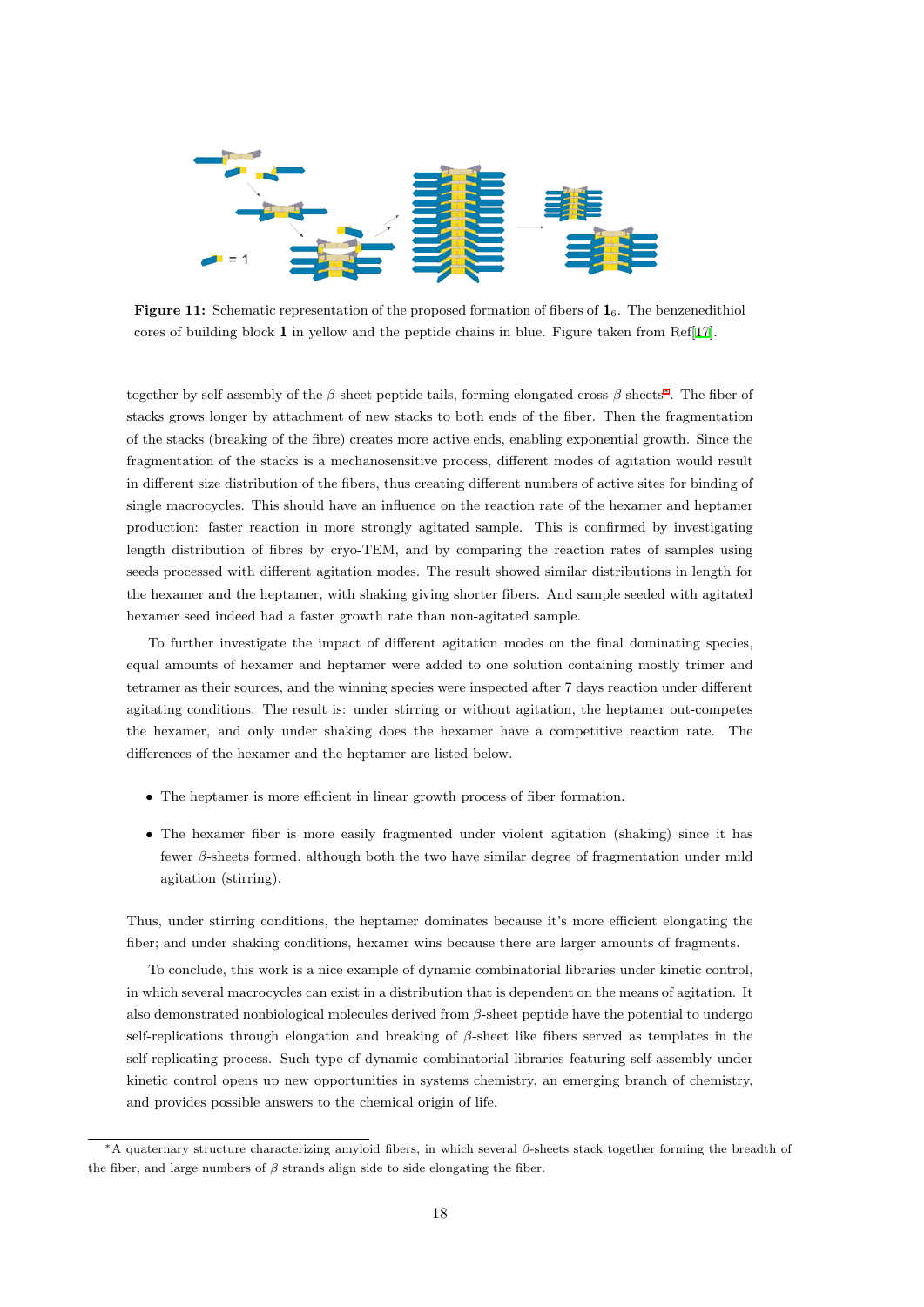## <span id="page-18-0"></span>**4 Conclusions and discussions**

The origin of life is one of the most significant and challenging problem facing modern chemistry and biology. Unlike traditional biology researches, which follow a top-down fashion to unveil the physical and chemical mechanisms behind biological activities inside one cell, the researches of synthetic molecules, which bear similar functions of proteins among other parts of a living cell, give us a bottom-up view of how those functionalities emerge from prebiotic environment. Self-replication, one of the distinctive characteristics of organisms has attracted many scientists to try to develop synthetic replicators over the past 20 years. So far, various types of self-replicating molecules have been synthesized in the lab, from oligonucleotides, to *α*-helical and *β*-sheet peptides, to nonbiological molecules. Over the years, manmade self-replicating systems have become more and more complicated, bringing us closer to the answer of how life emerged in prebiotic earth, providing chemists novel systems to study and benefit from at the same time.

## **5 Acknowledgement**

The origin of life has always been a fascinating problem to me. Thanks to the course NS190 and professor Sijbren Otto, I've gained more knowledge concerning the chemical mechanism of the emergence of life, and more importantly I have more confidence of the ability of modern science in answering this ultimate question.

## <span id="page-18-1"></span>**References**

- [1] S. Miller. A production of amino acids under possible primitive earth conditions. *Science*, 117(3046):528–529, 1953.
- <span id="page-18-2"></span>[2] Andr Brack. From interstellar amino acids to prebiotic catalytic peptides: A review. *Chemistry and Biodiversity*, 4(4):665–679, 2007.
- <span id="page-18-3"></span>[3] G. Joyce. Rna evolution and the origins of life. *Nature*, 338(6212):217–224, 1989.
- [4] N. Wagner and G. Ashkenasy. Symmetry and order in systems chemistry. *Journal of Chemical Physics*, 130(16), 2009.
- [5] N. Paul and G. Joyce. A self-replicating ligase ribozyme. *Proceedings of the National Academy of Sciences of the United States of America*, 99(20):12733–12740, 2002.
- [6] G. von Kiedrowski. A self-replicating hexadeoxynucleotide. *Angewandte Chemie-International Edition in English*, 25(10):932–935, 1986.
- [7] V. Patzke and G. von Kiedrowski. Self replicating systems. *ARKIVOC*, (Part 5):293–310, 2007.
- <span id="page-18-4"></span>[8] A. Luther, R. Brandsch, and G. von Kiedrowski. Surface-promoted replication and exponential amplification of DNA analogues. *Nature*, 396(6708):245–248, 1998.
- [9] Hana Robson Marsden and Alexander Kros. Self-Assembly of Coiled Coils in Synthetic Biology: Inspiration and Progress. *Angewandte Chemie-International Edition*, 49(17):2988–3005, 2010.
- <span id="page-18-5"></span>[10] D.H. Lee, J.R. Granja, J.A. Martinez, K Severin, and M.R. Ghadiri. A self-replicating peptide. *Nature*, 382(6591):525–528, 1996.
- <span id="page-18-6"></span>[11] P. Dawson, T. Muir, I. Clarklewis, and S. Kent. Synthesis of proteins by native chemical ligation. *Science*, 266(5186):776–779, 1994.